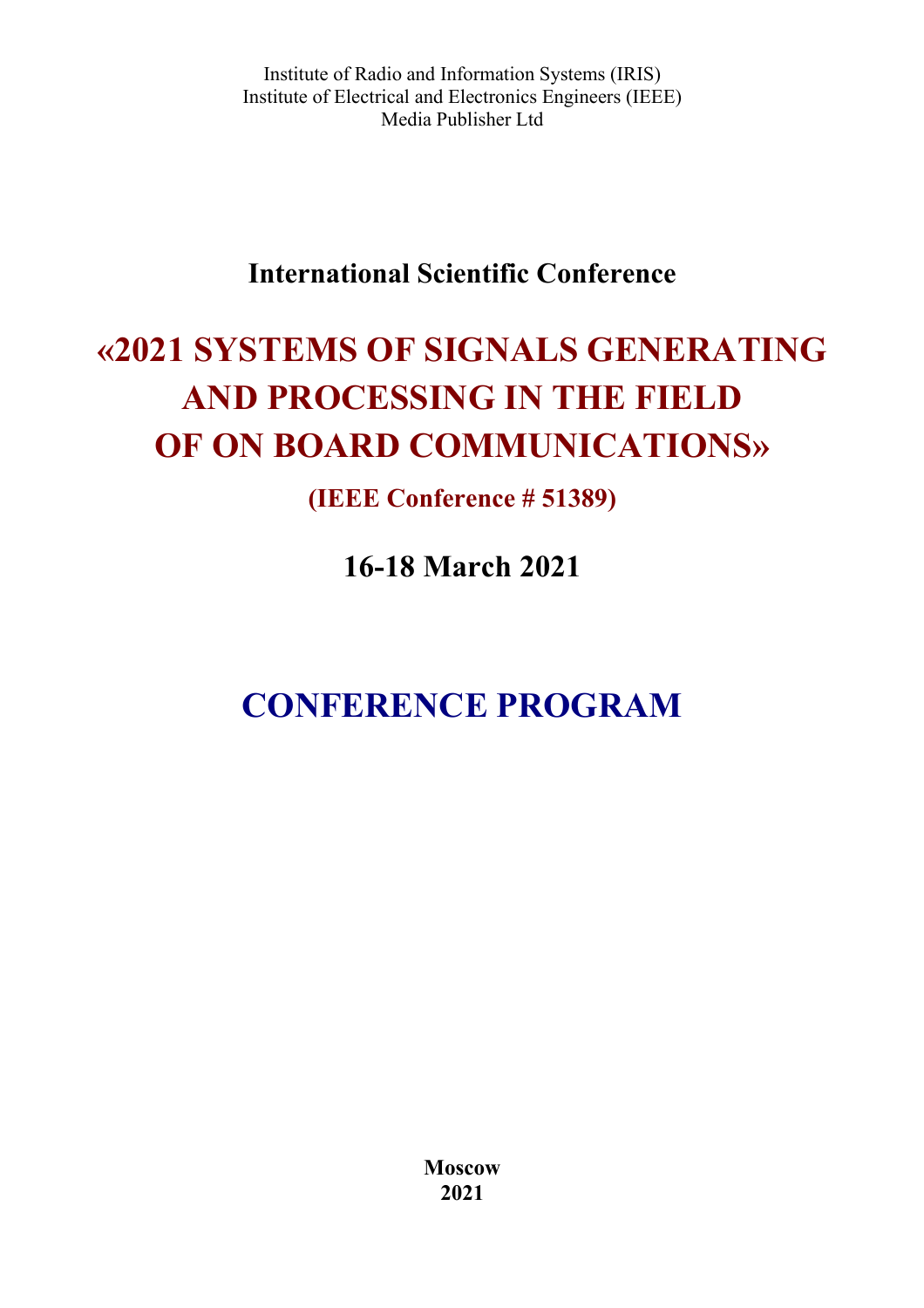# **CONFERENCE ORGANIZERS**

# INSTITUTE OF RADIO AND INFORMATION SYSTEMS (IRIS) INSTITUTE OF ELECTRICAL AND ELECTRONICS ENGINEERS (IEEE) MEDIA PABLISHER LTD

# **CONFERENCE SECTIONS \***

**1.** Antennas and Radio Waves Propagation.

**2.** Navigation and Mathematical Algorithms of an Object Space Orientation.

**3.** Radiofrequency Applications.

**4.** Wire and Optical Communication and Control Systems.

**5.** Intelligent Transport Systems

*Sub-section 1*: Use of digital ITS infrastructure in telematic control systems on urban passenger transport

*Sub-section 2*: Peculiarities of data exchange in cooperative ITS

*Sub-section 3*: Theoretical Aspects of Artificial Intelligence Systems Development for Transportation Engineering

*Sub-section 4*: Test methods of motor vehicles integrated into an intelligent transport environment

#### **6.** Digital signal processing in on-board radio systems

\* The reports in the program inside the sections are listed in alphabetical order by the name of the first author. By agreement with the chairman of the section, the order of reports may be changed (*Доклады в программе внутри секций перечислены в алфавитном порядке по фамилии первого автора. По согласованию с председателем секции порядок следования докладов может быть изменен*).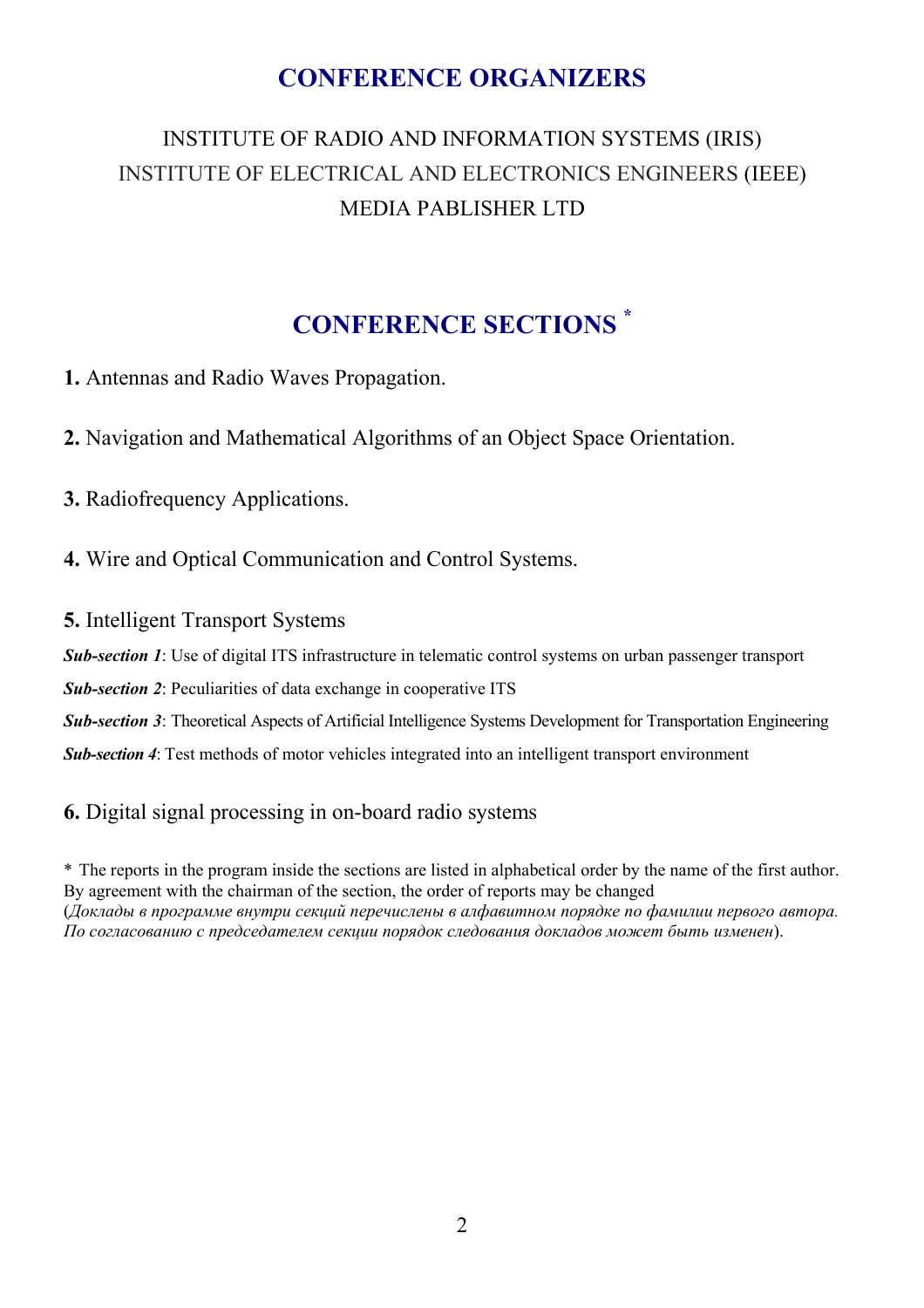# **CONFERENCE SCHEDULE**

# **16 March 2021**

| $10-00 - 10-30$ | <b>Registration of participants</b> (регистрация участников)                                    |
|-----------------|-------------------------------------------------------------------------------------------------|
| $10-30-10-45$   | Opening remarks of the conference organizers<br>(вступительное слово организаторов конференции) |
| $11-00 - 18-45$ | <b>Conference section 4</b> (работа секции 4)                                                   |
| $11-00 - 14-15$ | Conference section 5 (sub-section 1)<br>(продолжение работы секции 5: подсекция 1)              |
| $14-30-16-30$   | Conference section 5 (sub-section 2)<br>(продолжение работы секции 5: подсекция 2)              |
| $11-00 - 18-00$ | Conference section 6 ( <i>работа секции 6</i> )                                                 |

# **17 March 2021**

| $10-00 - 11-45$     | <b>Conference section 1 (работа секции 1)</b>                                      |
|---------------------|------------------------------------------------------------------------------------|
| $12 - 00 - 13 - 30$ | <b>Conference section 2</b> (работа секции 2)                                      |
| $13-45 - 18-00$     | <b>Conference section 3</b> (работа секции 3)                                      |
| $10-00 - 15-30$     | Conference section 5 (sub-section 3)<br>(продолжение работы секции 5: подсекция 3) |
| $15 - 30 - 18 - 00$ | Conference section 5 (sub-section 4)<br>(продолжение работы секции 5: подсекция 4) |
| $10-00 - 17-45$     | <b>Conference section 6</b> (продолжение работы секции 6)                          |
| $18-00 - 18-30$     | Conference results and laureates announcement                                      |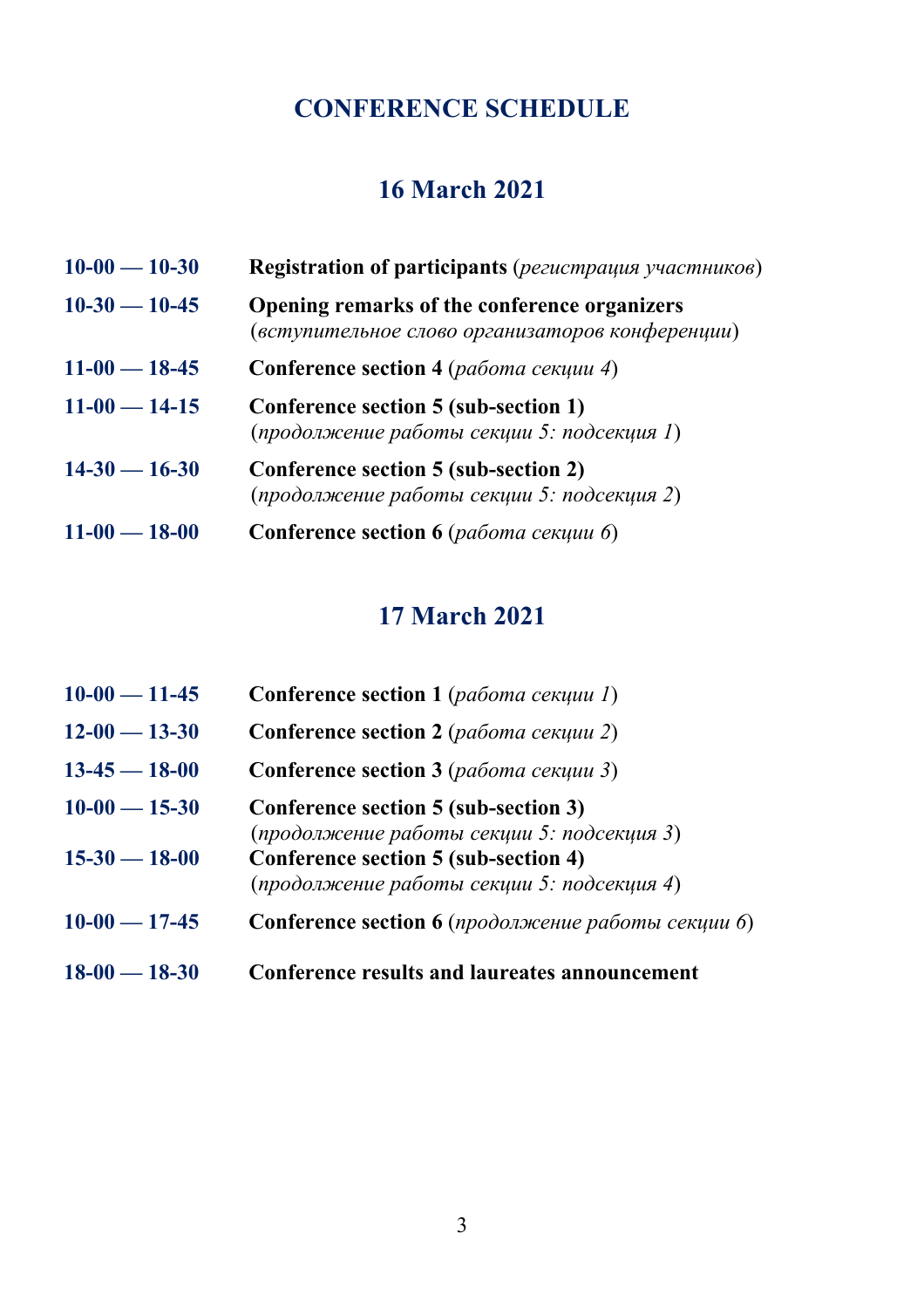# **March 17, 2021**

# **SECTION 1**

# **Antennas and Radio Waves Propagation**

# **SECTION CHAIRMEN: Vadim A. Kaloshin,** *Doctor of Sciences (Engineering),*

 *IEEE Region 8, Chair of AP Moscow Chapter, Vice-chair of MTT/ED/AES Moscow Chapter,* *IEEE Senior Member*

#### **10-00 – 10-15**

**Vadim A. Kaloshin,** *IEEE Senior Member Kotelnikov Institute of Radio-Engineering and Electronics of Russian Academy of Sciences, Moscow, Russia* 

#### **Pham Van Chung**

*Moscow Institute of Physics and Technology (NIU), Dolgoprudny, Russia*  **ULTRA WIDE BAND FOUR RIDGE METAL- DIELECTRIC FEED HORN** 

# **10-15 – 10-30 Sergey Yu. Kazantsev,** *IEEE Member Moscow Polytechnic University, Moscow, Russia*  **Pavel A. Titovets, Alexander S. Brusentsev, Angela I. Sattarova**

*Moscow Technical University of Communications and Informatics*  **LASER CONTROLLED LOOP ANTENNA** 

**10-30 – 10-45 Andrew S. Kryukovsky**  *Russian New University, Moscow, Russia*  **Boris G. Kutuza,** *IEEE Member Kotelnikov Institute of Radioengineering and Electronics (IRE) of Russian Academy of Sciences, Moscow, Russia*  **Dmitry S. Lukin, Yulia I. Bova, Dmitry V. Rastyagaev**  *Russian New University, Moscow, Russia*  **STUDY OF THE EFFECT OF THE EQUATORIAL IONOSPHERE ANOMALY ON THE POLARIZING CHARACTERISTICS OF HF RADIO WAVES**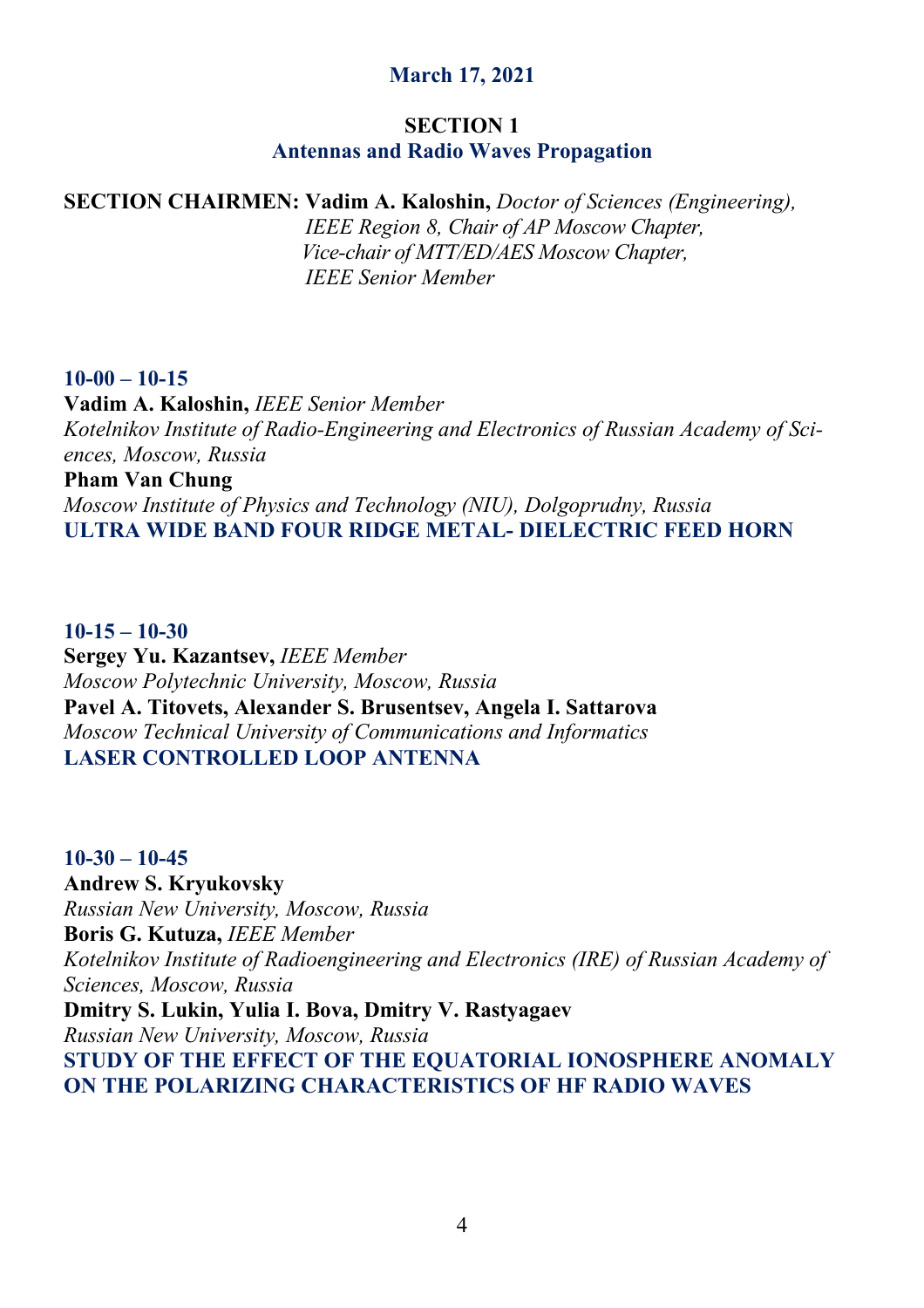**10-45 – 11-00 Ilia W. Peshkov, Natalya A. Fortunova, Irina N. Zaitseva**  *Bunin Yelets State University, Yelets, Russia*  **Yury B. Nechaev**  *Voronezh State University, Voronezh, Russia*  **THE RESEARCH OF DIGITAL ANTENNA ARRAYS WITH DIRECTIVE RADIATORS FOR INTERFERENCE AND NOISE CANCELLATION IN AZIMUTH AND ELEVATION** 

**11-00 – 11-15 Chorshanbe B. Ravshanov, Dilshod Ch. Ravshanov,** *IEEE Member,* **Abdulmusavvir A. Karimov**  *Tajik Technical University named after academician M.S. Osimi, Dushanbe, Tajikistan*  **INVESTIGATING A MINIATURIZATION APPROACH FOR POWER DIVIDERS** 

**11-15 – 11-30 Amir I. Sulimov,** *IEEE Member,* **Arkadiy V. Karpov**  *Kazan Federal University, Kazan, Russia*  **SIMULATION OF SPATIAL CORRELATION OF POLARIZATION CHARACTERISTICS FOR METEOR RADIO REFLECTIONS** 

**11-30 – 11-45 Dmitry V. Fedosov, Andrey V. Kolesnikov**  *HF Communication, Omsk, Russia*  **Alexey V. Nikolaev**  *Institute of Machines Science named after A.A. Blagonravov of the Russian Academy of Sciences, Moscow, Russia*  **Alexandr V. Starchenkov**  Radio plant named after A.S. Popov, Omsk, Russia **Pavel A. Titovets**  *Moscow Technical University of Communications and Informatics, Moscow, Russia*  **CALORIMETRIC METHOD FOR MEASUREMENT OF ELECTRICALLY SMALL ANTENNAS EFFICIENCY**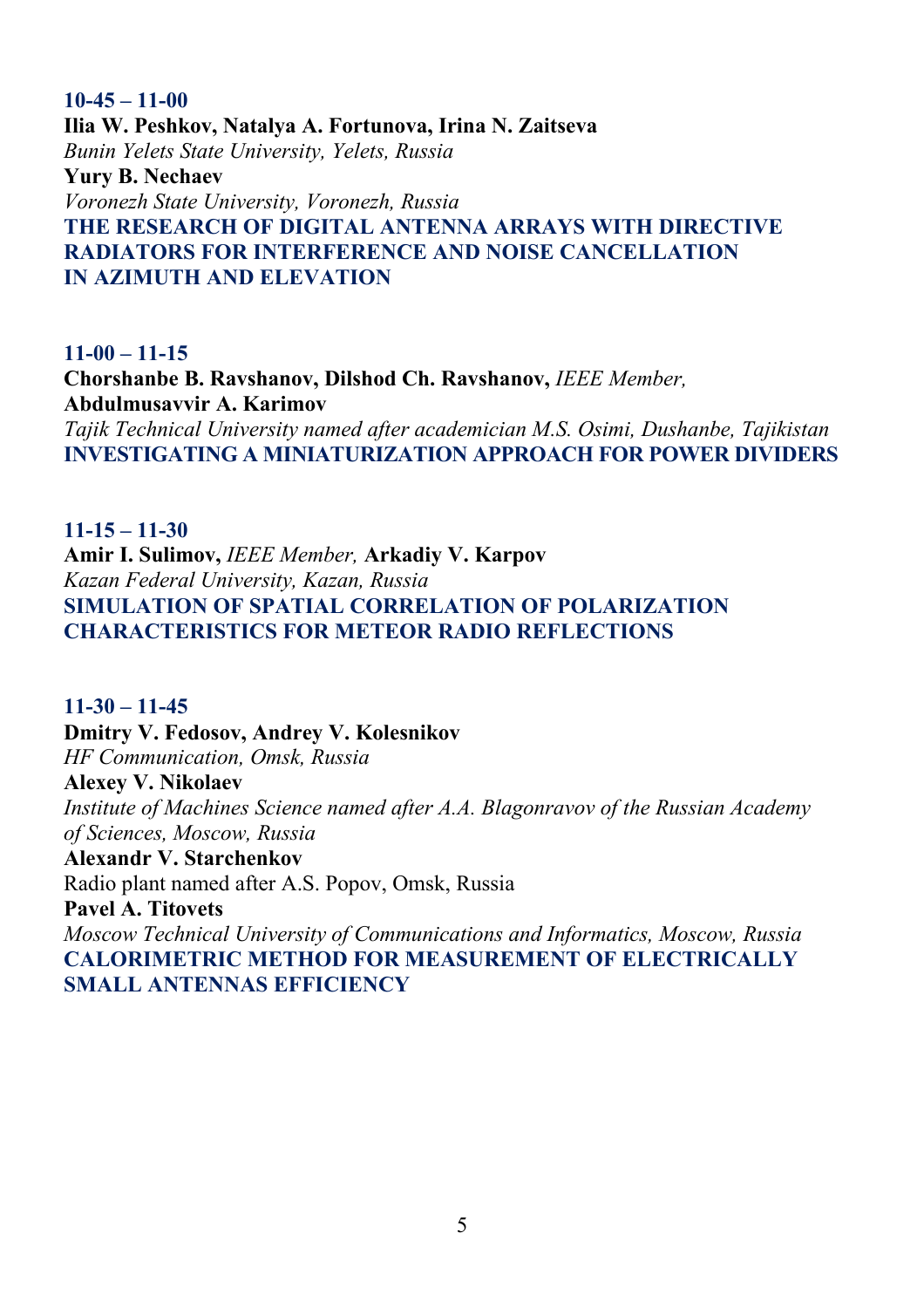# **March 17, 2021**

#### **SECTION 2. Navigation and Mathematical Algorithms of an Object Space Orientation**

#### **SECTION CHAIRMEN: Vadim A. Kaloshin,** *Doctor of Sciences (Engineering),*

 *IEEE Region 8, Chair of AP Moscow Chapter, Vice-chair of MTT/ED/AES Moscow Chapter, IEEE Senior Member*

#### **12-00 – 12-15**

**Alexander A. Chugunov, Roman S. Kulikov,** *IEEE Member,* **Vladimir B. Pudlovskiy, Nikita I. Petukhov, Natalia V. Masalkova**  *National Research University MPEI, Moscow, Russia*  **MODELING AND COMPARISON OF TRAJECTORY FILTERING ALGORITHMS IN MLAT SYSTEMS** 

#### **12-15 – 12-30**

**Andrei G. Erokhin, Margarita F. Vanina**  *Moscow technical university of communications and informatics, Moscow, Russia*  **INVESTIGATION OF THE IMPACT OF RANDOM DISTRIBUTION LAWS ON THE CHARACTERISTICS OF ON-BOARD SERVICE USING QUEUING MODELS** 

### **12-30 – 12-45 Svetlana F. Gorgadze, Tatiana M. Gut, Danil V. Dzhurin**  *Moscow Technical University of Communications and Informatics, Moscow, Russia*  **MULTI-STATION ACCESS BASED ON SIGNALS WITH NON-HARMONIC SUBCARRIERS**

# **12-45 – 13-00 Zoya V. Ilyichenkova, Svetlana M. Ivanova**  *MIREA – Russian Technological University, Moscow, Russia*  **Andrey I. Volkov**  *Moscow Technical University of Communications and Informatics, Moscow, Russia* **Alla Yu. Ermakova**  *MIREA – Russian Technological University, Moscow, Russia*  **THE AUTONOMOUS OBJECT TRAJECTORY CORRECTION USING NEURAL NETWORKS**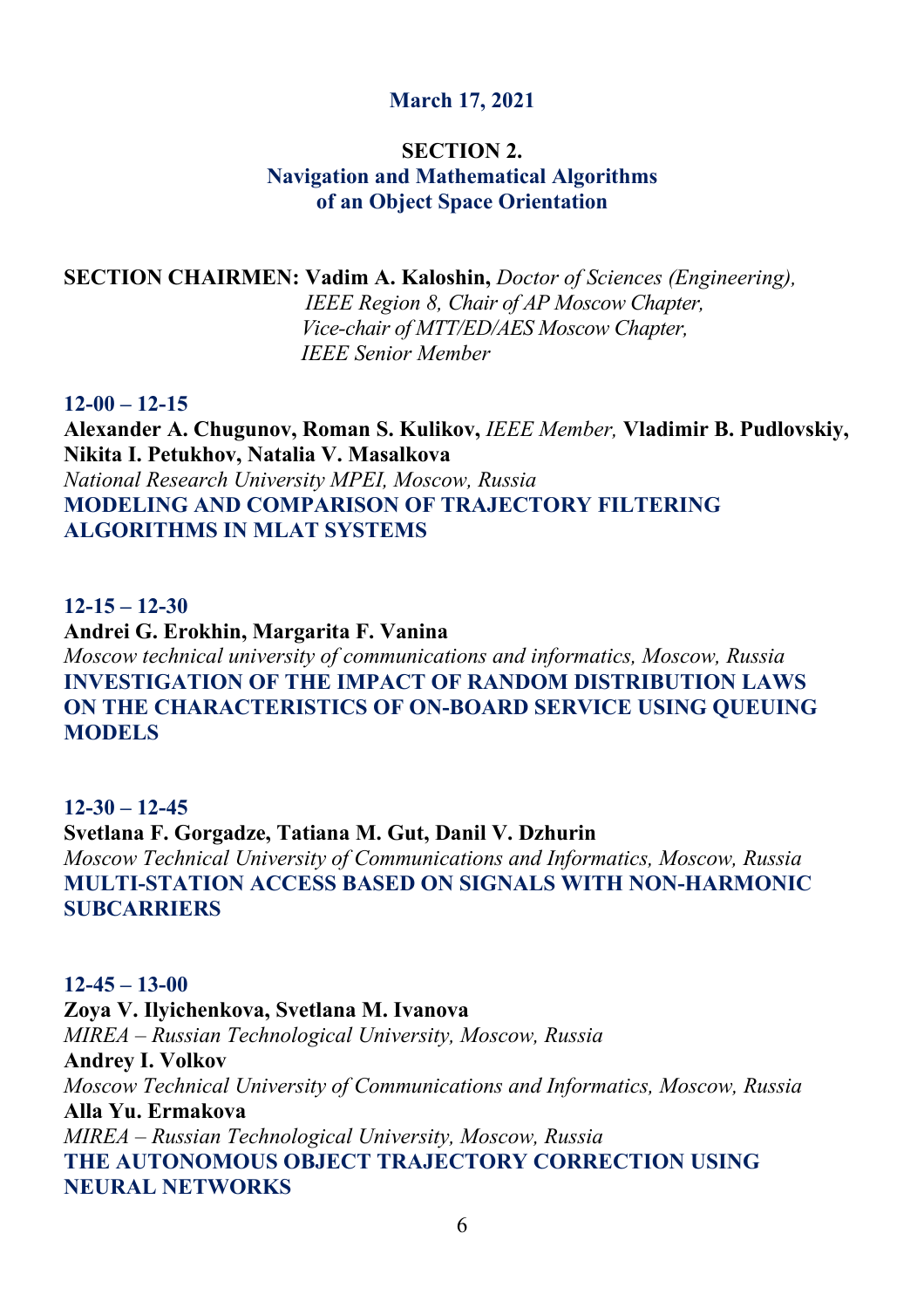**13-00 – 13-15 Roman S. Kulikov,** *IEEE Member,* **Natalia V. Masalkova, Oleg V. Glukhov, Alexander A.Chugunov, Nikita I. Petuhov**  *National Research University MPEI, Moscow, Russia*  **USING NEURAL NETWORKS TO NAVIGATE ROBOTS AMONG OBSTACLES** 

#### **13-15 – 13-30**

**Evgeniy A. Voronin, Sergey V. Kozlov**  *Federal Research Center "Computer Science and Control" of Russian Academy* 

*of Sciences, Moscow, Russia* 

**Alexander N. Kubankov** 

*Moscow Technical University of Communications and Informatics, Moscow, Russia*  **INTEGRATED CONTROL OF ECONOMIC SECURITY BY MACHINE LEARNING IN THE INFORMATION SPACE OF THE DIGITAL ECONOMY**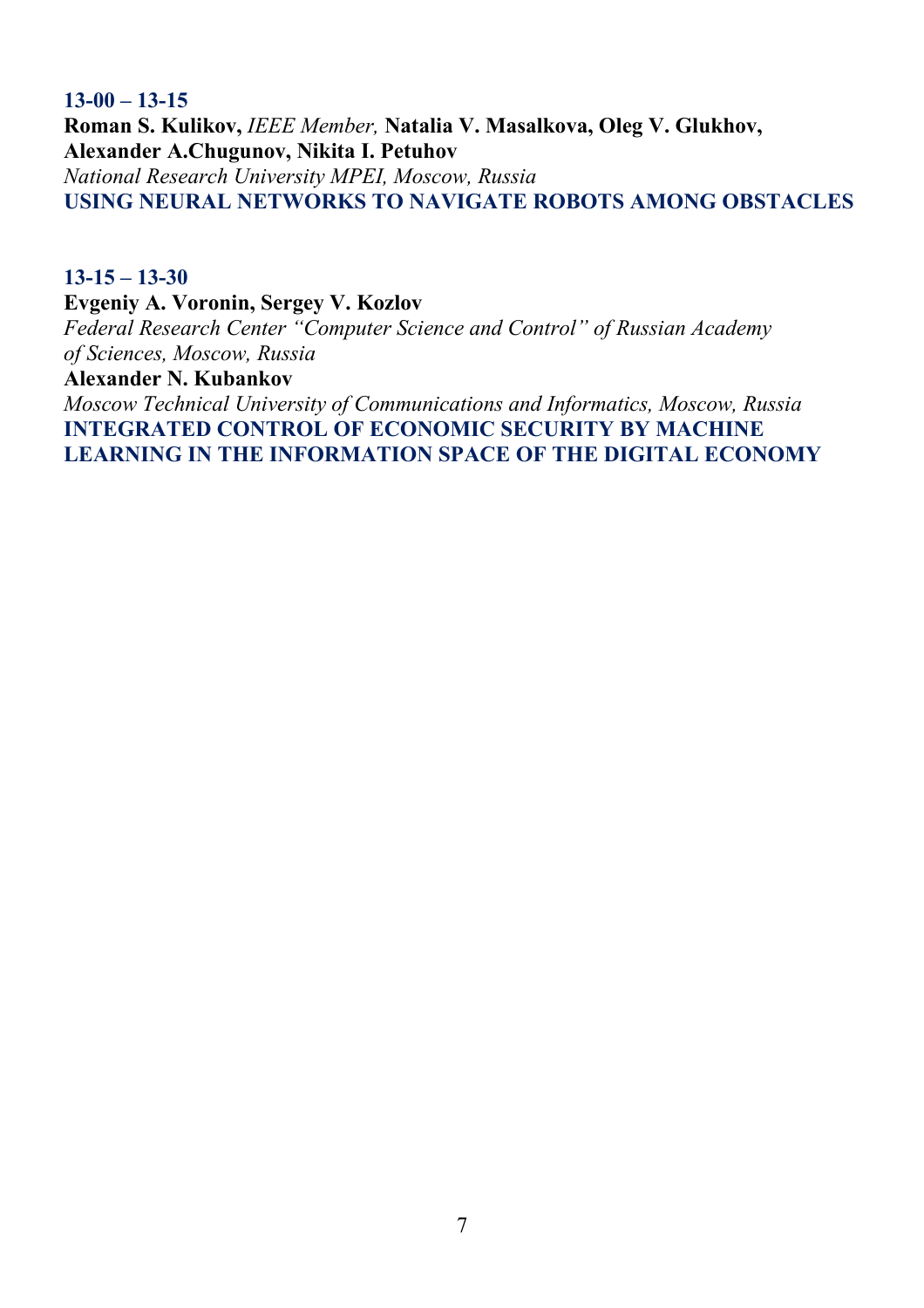# **March 17, 2021**

# **SECTION 3.**

# **Radiofrequency Applications**

# **SECTION CHAIRMEN: Roman Yu. Ivanyushkin,**

 *PhD, Associate Professor of Moscow Technical University of Сommunications and Informatics. Branch Director of the IEEE Worldwide Limited in the Russian Federation. Chair of Russian (Moscow) IEEE Circuits and Systems (CAS04) Chapter, IEEE Member* 

#### **13-45 – 14-00**

#### **Daniil D. Chirkov, Artur K. Gaysin, Ivan P. Ashaev,**

*Kazan National Research Technical University named after A. N. Tupolev – KAI, Kazan, Russia* 

**LTE CELL LOAD ESTIMATION BASED ON DCI MESSAGE DECODING** 

# **14-00 – 14-15**

# **Alexander E. Denisov, Dmitry P. Danilaev, German I. Il'in**

*Kazan National Research Technical University named after A. N. Tupolev –KAI, Kazan, Russia* 

**PARAMETERS AND PROPERTIES OF DIGITAL SIGNAL RECEIVER WITH A LARGE DYNAMIC RANGE** 

# **14-15 – 14-30 Victor N. Gromorushkin**  *Moscow Technical University of Communications and Informatics, Moscow, Russia*  **HIGH EFFICIENTCY 1.5 KW LDMOS HF BROADBAND RADIO TRANSMITTER**

**14-30– 14-45 Alexander G. Ilyin, Ali Salah Mahdi Khafaga, Valentina Yunusova**  *Kazan National Research Technical University – KAI, Kazan, Russia*  **MODELING THE NARROWBAND AND WIDEBAND NOISE AT THE OUTPUT OF NONLINEAR CONVERTERS** 

**14-45 – 15-00 Vladimir V. Ionov, Alexander V. Pestryakov**  *Moscow Technical University of Communications and Informatics, Moscow, Russia*  **COMPARATIVE ANALYSIS OF SUBSCRIBER DEVICES OF SPACE MONITORING SYSTEMS**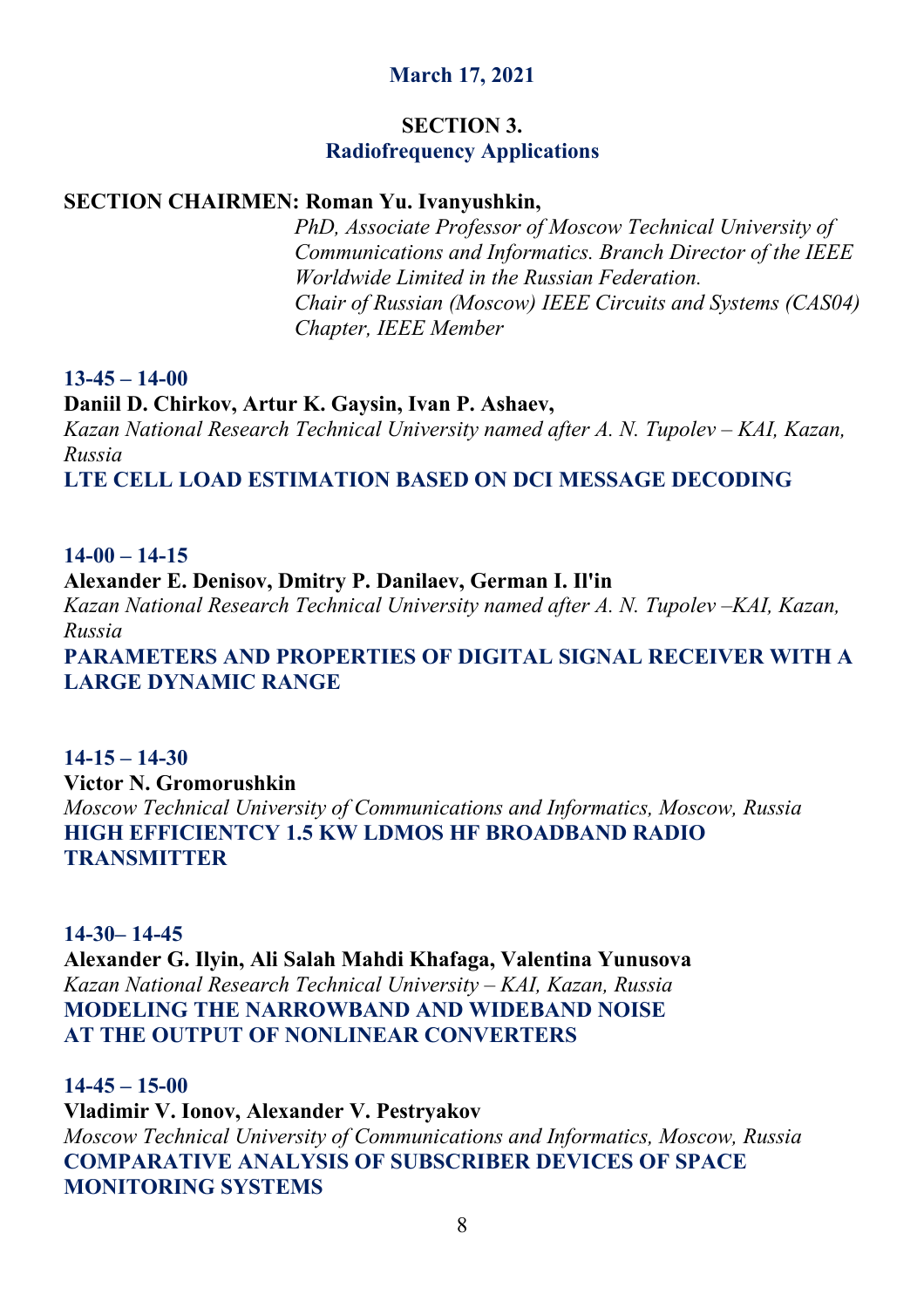# **15-00 – 15-15 Roman Y. Ivanyushkin,** *IEEE Member***, Nikita D. Shmakov**  *Moscow Technical University of Telecommunications and Informatics, Moscow, Russia*  **RESEARCH OF THE INFLUENCE OF NONLINEARITY OF CAPACITANCE-VOLTAGE CHARACTERISTICS OF FIELD-EFFECT TRANSISTORS ON NONLINEAR DISTORTIONS IN DISTRIBUTED AMPLIFIERS**

**15-15 – 15-30 Alexey A. Lavrov, Igor K. Antonov, Vladimir G. Ovchinnikov**  *BG-Оptics, Moscow, Russia*  **Alexey V. Nikonenko, Denis S. Chirov,** *IEEE Member Moscow Technical University of Communications and Informatics, Moscow, Russia* **THE CONCEPT OF A MULTI-BEAM RADAR IN THE SMART CITY AIR TRAFFIC CONTROL SYSTEM** 

**15-30 – 15-45 Vladislav I. Lipatkin, Evgeniy M. Lobov, Elizaveta O. Lobova, Nikolai A. Kandaurov**  *Moscow Technical University of Communications and Informatics, Moscow, Russia*  **CRAMER-RAO BOUNDS FOR WIDEBAND SIGNAL PARAMETERS JOINT ESTIMATION IN IONOSPHERIC FREQUENCY DISPERSION DISTORTION CONDITIONS** 

**15-45 – 16-00 Ivan V. Malygin, Dmitry A. Artemasov,**  *Ural Federal University, Yekaterinburg, Russia*  **MODELING AND RESEARCHING A SLIDING CORRELATOR** 

**16-00 – 16-15 Alexey Yu. Miroshnichenko, Maxim A. Chernyshev**  *Yuri Gagarin State Technical University of Saratov, Saratov, Russia*  **INVESTIGATION OF THE ELECTRODYNAMIC CHARACTERISTICS OF A THREE-GAP KLYSTRON RESONATOR WITH A STRIP LINE ON A SUSPENDED DIELECTRIC SUBSTRATE**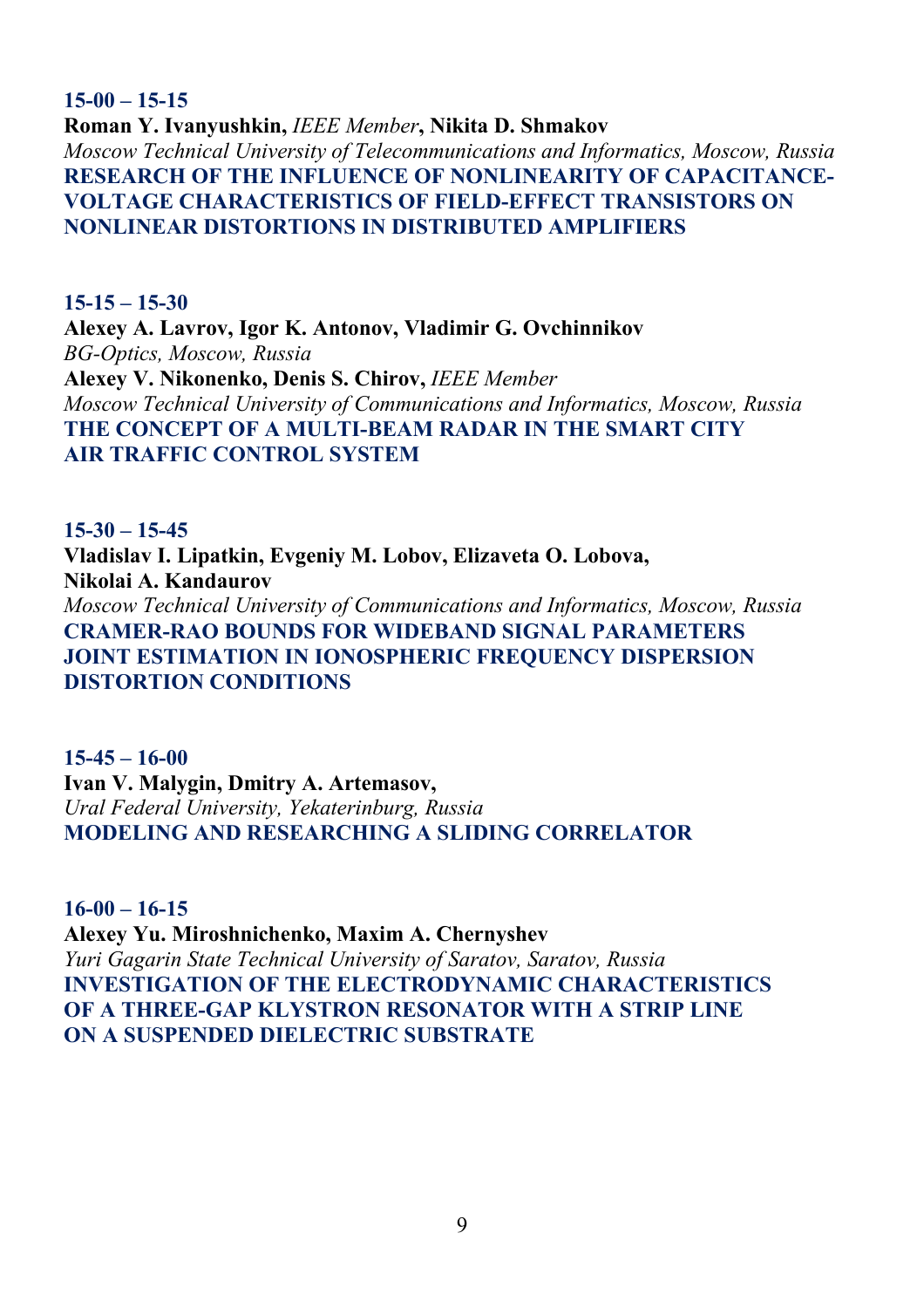**16-15 – 16-30 Sergey S. Pechnikov, Sergey A. Sherstukov**  *Voronezh Institute of the Russian Ministry of the Interior, Voronezh, Russia*  **TRANSFORMING THE STRUCTURE OF SPECTRALLY EFFECTIVE RADIO SIGNALS FOR AMPLIFICATION IN NONLINEAR POWER AMPLIFIERS** 

**16-30 – 16-45 Natalya P. Kravchenko,** *IEEE Member,* **Alexandr D. Kasatkin, Semyon A. Presnyakov**  *HSE University, Moscow, Russia*  **Sergey V. Mukhin,** *Moscow, Russia*  **SIMULATION ANALYSIS OF INTERACTION IN O-TYPE DEVICES WITH CRL TYPE SLOW-WAVE STRUCTURES** 

**16-45 – 17-00 Alexander G. Samoylov, Inas Anuar Al Tahar**  *Vladimir State University named after Alexander and Nikolay Stoletovs, Vladimir, Russia*  **METHODOLOGY FOR EVALUATING THE PROBABILITY OF COMMUNICATION DISCONNECTION IN RADIO CHANNELS OF THE SYSTEMS WITH SPACE-TIME CODING OF SIGNAL** 

**17-00 – 17-15**

**Sergey A. Samoylov, Alexander G. Samoylov**  *Vladimir State University named after Alexander and Nikolai Stoletovs, Vladimir, Russia*  **Samah Abbas Nasir, Inas Anuar Al Tahar**  *Iraqi Technological University, Baghdad, Iraq; Vladimir State University named after Alexander and Nikolai Stoletovs, Vladimir, Russia*  **INTERFERENCE COMPENSATOR FOR COMMUNICATION SYSTEMS WITH SPACE-TIME CODING** 

**17-15 – 17-30**

**Elena P. Stroganova, Sergey E. Grychkin**  *Moscow Technical University of Communications and Informatics, Moscow, Russia*  **ESTABLISHMENT OF ESTIMATED PARAMETERS LIMITS FOR ON-BOARD RADIO ELECTRONIC EQUIPMENT** 

**17-30 – 17-45**

**O.V. Varlamov,** *IEEE Member,* **D.C. Nguyen, S.E. Grychkin**  *Moscow Technical University of Communications and Informatics, Moscow, Russia*  **SIMULTANEOUS APPLICATION OF SEVERAL SYNTHETIC METHODS FOR HIGH EFFICIENCY RADIOFREQUENCY AMPLIFICATION**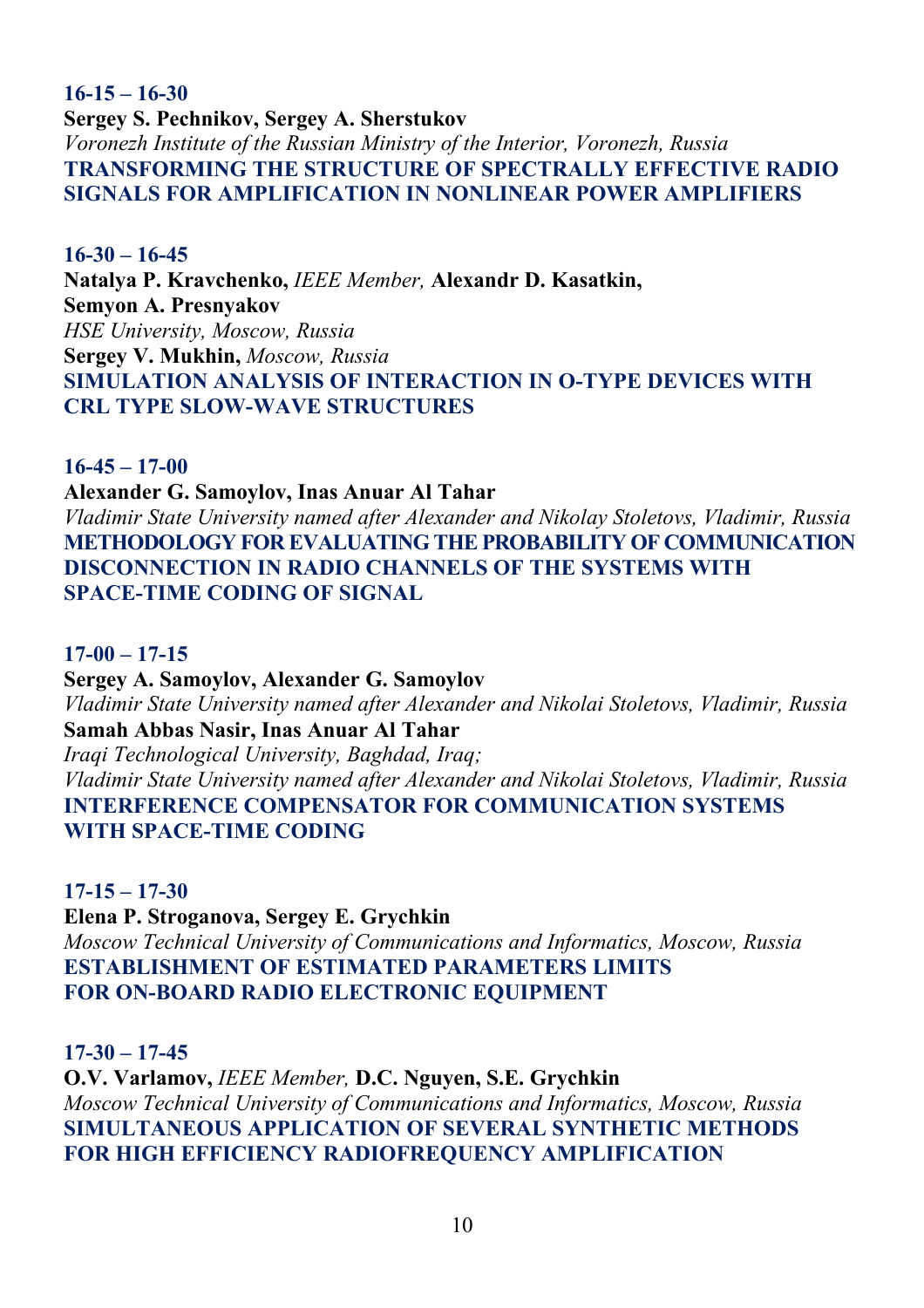# **March 16, 2021**

# **SECTION 4.**

# **Wire and Optical Communication and Control Systems**

**SECTION CHAIRMEN: Sergey N. Stepanov,** *Doctor of Sciences (Engineering), Professor of Moscow Technical University of Сommunications and Informatics. Moscow, Russia* 

# **11-00 – 11-15**

**Artyom S. Adzhemov,** *IEEE Member***, Anastasiya Yu. Kudryashova**  *Moscow Technical University of Communications and Informatics, Moscow, Russia*  **FEATURES OF CONVERTING SIGNALS TO BINARY AND MINIMIZING DISTORTION** 

#### **11-15 – 11-30**

**Timur A. Agliullin,** *IEEE Member,* **Robert R. Gubaidullin,** *IEEE Member,* **Airat Zh. Sakhabutdinov,** *IEEE Member*

*Kazan National Research Technical University named after A. N. Tupolev – KAI, Kazan, Russia* 

**MULTI-SENSORY STRAIN MEASUREMENT USING ADDRESSED FIBER BRAGG STRUCTURES IN LOAD SENSING BEARINGS** 

#### **11-30 – 11-45**

**Olga V. Biryukova, Irina V. Koretskaya**  *National Research University "Moscow Power Engineering Institute", Moscow, Russia*  **SIGNAL RECORDING SYSTEM CONTROL** 

# **11-45– 12-00**

**Vladimir A. Dokuchaev, Victoria V. Maklachkova, Sergey V. Pavlov**  *Moscow Technical University of Communications and Informatics, Moscow, Russia*  **Sergey S. Mytenkov**  *HSE University, Moscow, Russia*  **COMPARISON OF THE SPECTRAL AND HIERARCHY ANALYSIS METHODS APPLICABILITY FOR TECHNICAL SYSTEMS CHOOSING** 

**12-00– 12-15 Yuri L. Leokhin, Timur D. Fatkhulin**  *Moscow Technical University of Communications and Informatics, Moscow, Russia*  **EVALUATION OF SERVICE AVAILABILITY IN SOFTWARE-DEFINED OPTICAL NETWORK**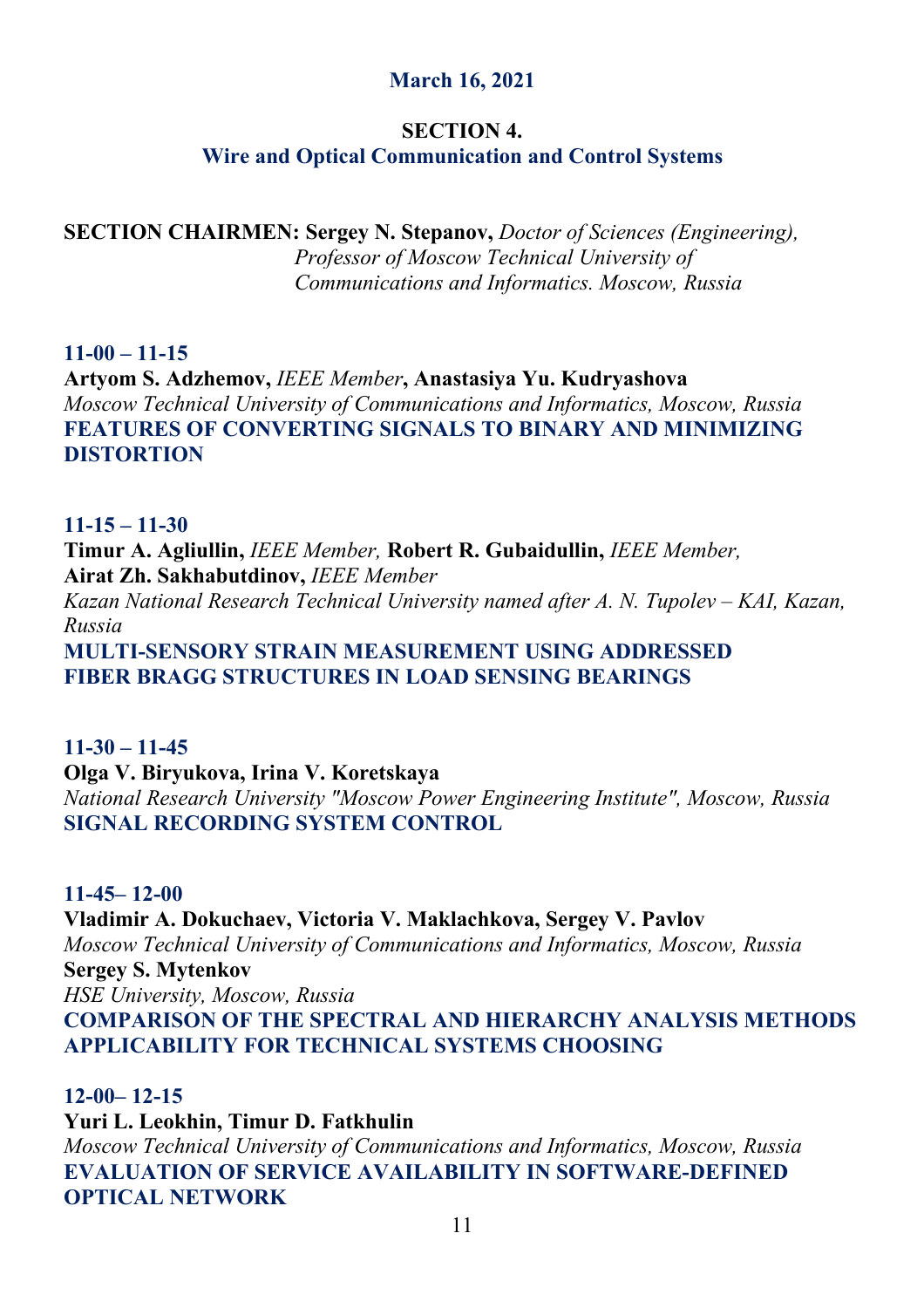**12-15– 12-30 Denis V. Gadasin, Anastasia V. Koltsova,**  *Moscow Technical University of Communications and Informatics, Moscow, Russia*  **Daniil D. Gadasin**  *Municipal educational institution Tomilinskaya SES № 19, Moscow, Russia*  **ALGORITHM FOR BUILDING A CLUSTER FOR IMPLEMENTING THE "MEMORY AS A SERVICE" SERVICE IN THE IOT CONCEPT** 

**12-30– 12-45 Vladimir V. Goncharov, Alexander V. Goncharov, Sergey S. Shavrin, Nadezhda A. Shishova**  *Moscow Technical University of Communications and Informatics, Moscow, Russia*  **THE CYBER ATTACK ON THE CORPORATE NETWORK MODELS THEORETICAL ASPECTS** 

**12-45– 13-00 Robert R. Gubaidullin,** *IEEE Member,* **Timur A. Agliullin,** *IEEE Member,* **A. Zh. Sahabutdinov**  *Kazan National Research Technical University named after A. N. Tupolev – KAI, Kazan, Russia* **FIBER OPTIC TIRE SPEED SENSOR** 

**13-00– 13-30 Coffee break**

**13-30– 13-45 Mehman Huseyn Hasanov,** *IEEE Member Azerbaijan Technical University, Baku, Azerbaijan*  **RESEARCH INDICATORS NONLINEAR EFFECTS IN FIBRE OPTIC COMMUNICATION LINES IN USE WDM AND DWDM TECHNOLOGIES** 

**13-45– 14-00 B. G. Ibrahimov,** *IEEE Member,* **M. H. Hasanov,** *IEEE Member Azerbaijan Technical University, Baku, Azerbaijan*  **RESEARCHES METHODS FOR INCREASING THE THROUGHPUT OF FIBER-OPTICAL COMMUNICATION NETWORKS BASED ON OPTICAL SPECTRAL TECHNOLOGY**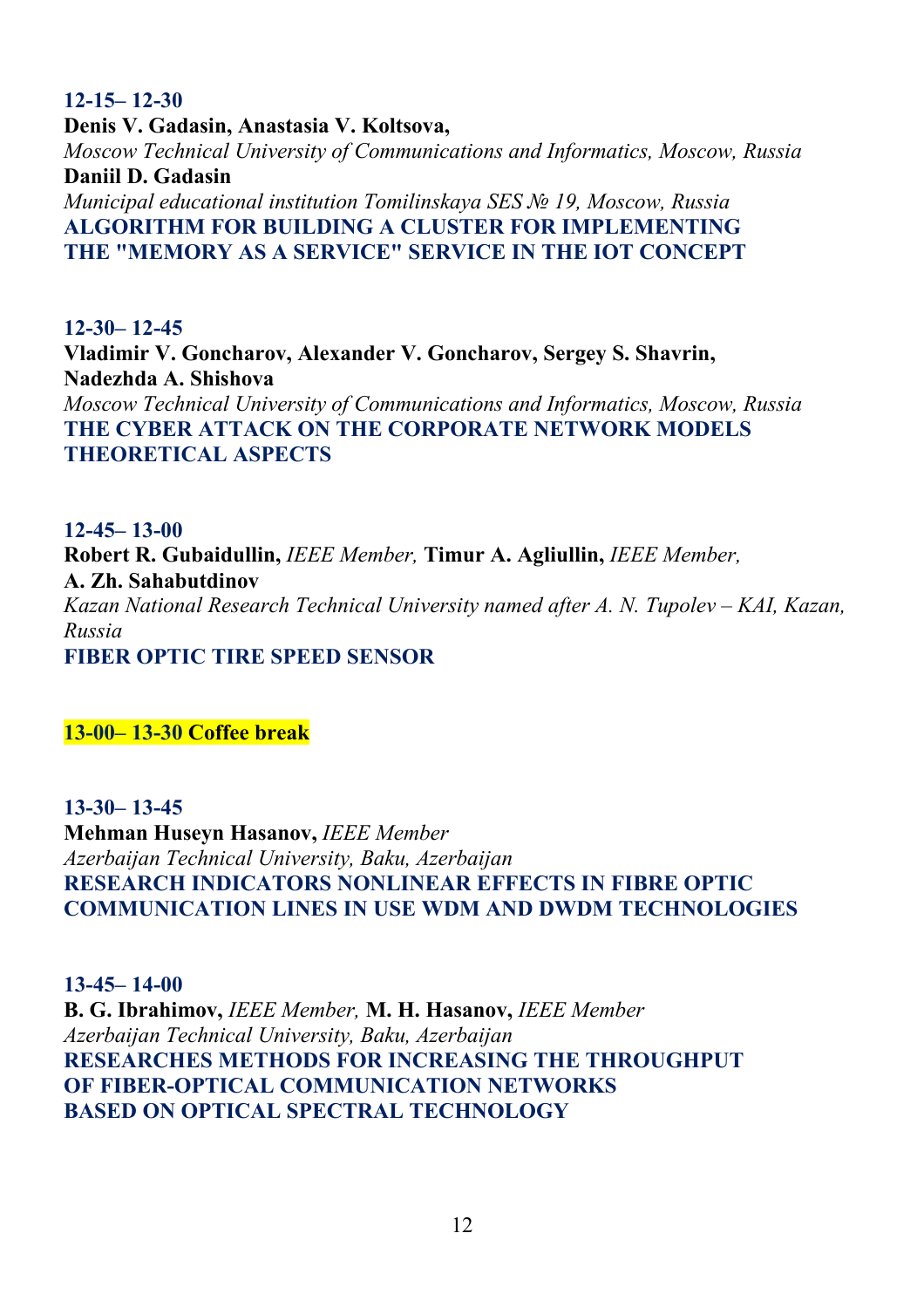**14-00– 14-15 Vladimir L. Karyakin,** *IEEE Member Povolzhskiy State University of Telecommunications and Informatics, Samara, Russia*  **TECHNIQUES FOR IPTV NETWORK QUALITY ASSESSMENT BY BER COEFFICIENT WITHOUT DISABLING TV SIGNAL** 

**14-15– 14-30 Vladimir N. Korshunov, Sergey S. Shavrin**  *Moscow Technical University of Communications and Informatics, Moscow, Russia*  **Irina A. Ovchinnikova**  *RRDI for Cable Industry, Moscow, Russia*  **Nadezhda A. Shishova**  *Moscow Technical University of Communications and Informatics, Moscow, Russia*  **Peter A. Semenov**  *RRDI for Cable Industry, Moscow, Russia*  **CAPACITY AND SPATIAL EFFICIENCY OF MULTICHANNEL OPTICAL FIBERS** 

#### **14-30– 14-45**

**Gilles Kundimana, Augustin Vyukusenge,**  *Moscow Technical University of Communications and Informatics, Moscow, Russia*  **Alexander Tsym**  *FSUE ZNIIS, Moscow, Russia*  **NETWORKS MODERNIZATION USING SDN AND NFV TECHNOLOGIES** 

**14-45– 15-00 Artem A. Kuznetsov**  *Kazan National Research Technical University named after A. N. Tupolev – KAI, Kazan, Russia*  **OPTICAL VECTOR ANALYZERS FOR MULTIPLICATIVE FIBER OPTIC SENSORS PROBING. FORMULATION OF THE PROBLEM** 

**15-00– 15-15 Oleg G. Morozov,** *IEEE Member,* **Igor A. Makarov, Alexandr A. Vasilets,** *IEEE Member,* **Lutsia M. Sarvarova**  *Kazan National Research Technical University n.a. A.N.Tupolev – KAI, Kazan, Russia*  **Svetlana G. Alushina**  *Moscow Technical University of Communications and Informatics, Moscow, Russia* **TWO-FREQUENCY REFLECTOMETRIC INITIALIZATION OF THE UPSTREAM CENTRAL WAVELENGTH IN TRANSPORT WDM-PON DOMAIN FOR 5G MOBILE RADIO ACCESS NETWORKS**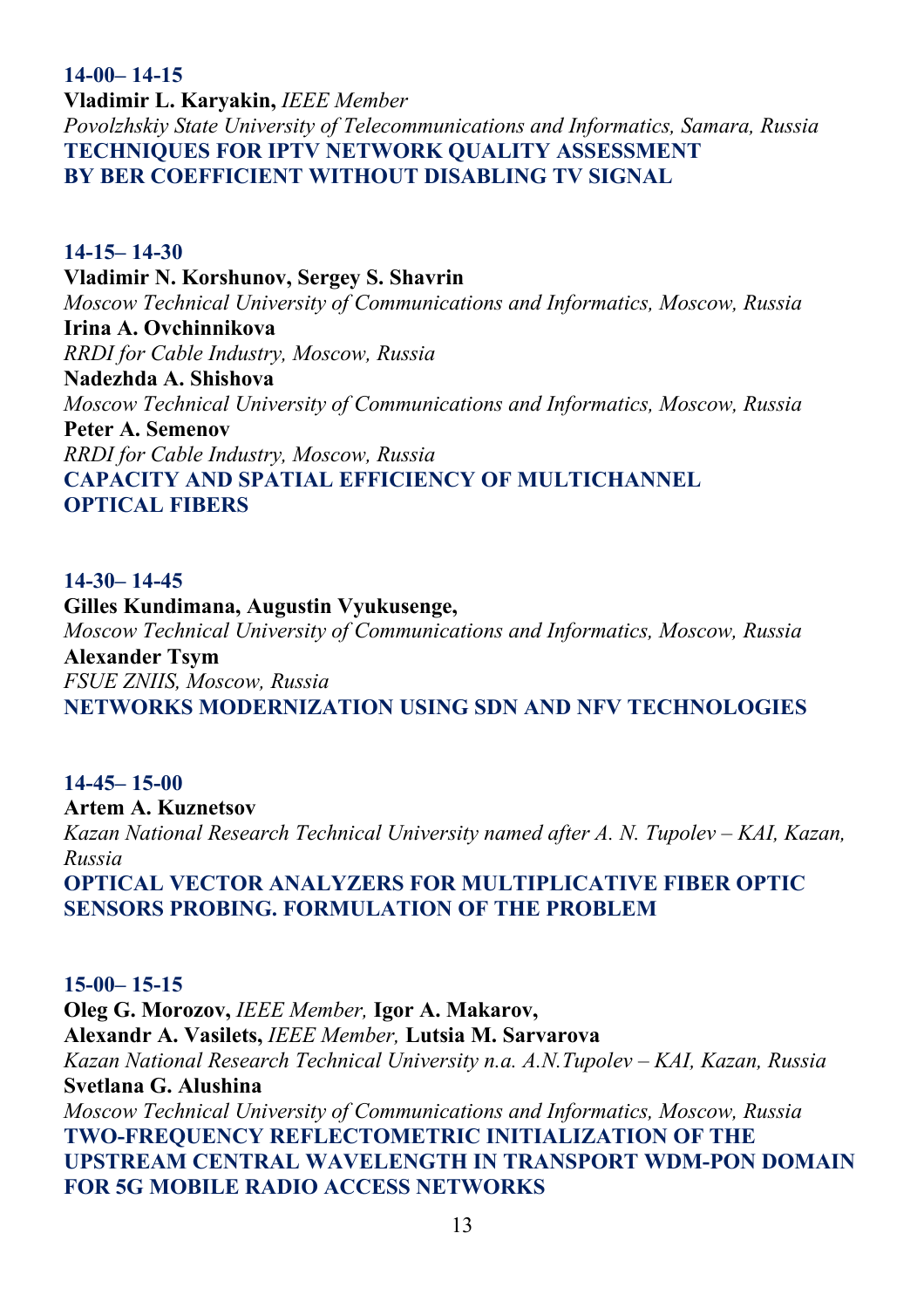# **15-15– 15-30 Artwell Regis Muzata, Mikhail S. Stepanov, Vasilisa A. Pershina, Faurdoir Ndimumahoro, Juvent Ndayikunda**

*Moscow Technical University of Telecommunications and Informatics, Moscow, Russia*  **THE MODELING OF ELASTIC TRAFFIC TRANSMISSON BY THE MOBILE NETWORK WITH NB-IOT FUNCTIONALITY** 

**15-30– 16-00 Coffee break**

**16-00– 16-15**

**Airat Zh. Sakhabutdinov,** *IEEE Member,* **Konstantin A. Lipatnikov, Artem A. Kuznetsov, Ilnur I. Nureev, Kamil G. Karimov**  *Kazan National Research Technical University named after A.N. Tupolev-KAI, Kazan, Russia*  **HIGH VOLTAGE FIBER OPTIC SENSOR MODELING AND CALCULATION** 

**16-15– 16-30**

**Oleg I. Sheluhin, Dzhennet I. Magomedova, Sergej Y. Rybakov**  *Moscow Technical University of Communications and Informatics, Moscow, Russia*  **DATA HIDING AND TRANSMISSION OVER OCCUPIED AUDIO CHANNELS USING DETERMINISTIC CHAOS** 

**16-30– 16-45**

**Mikhail P. Shleymovich, Svetlana A. Lyasheva, Oleg G. Morozov,** *IEEE Member Kazan National Research Technical University named after A. N. Tupolev – KAI, Kazan, Russia* 

**WEIGHT MODEL FOR IMAGE COMPRESSION METHOD** 

**16-45– 17-00**

**Andrey V. Shvedov, Denis V. Gadasin, Olesya G. Klygina** 

*Moscow Technical University of Communications and Informatics, Moscow, Russia*  **DETERMINING SHORTEST PATHS BETWEEN TWO ARBITRARY NODES IN A COMPOSITE TRANSPORT NETWORK USING SEGMENT ROUTING**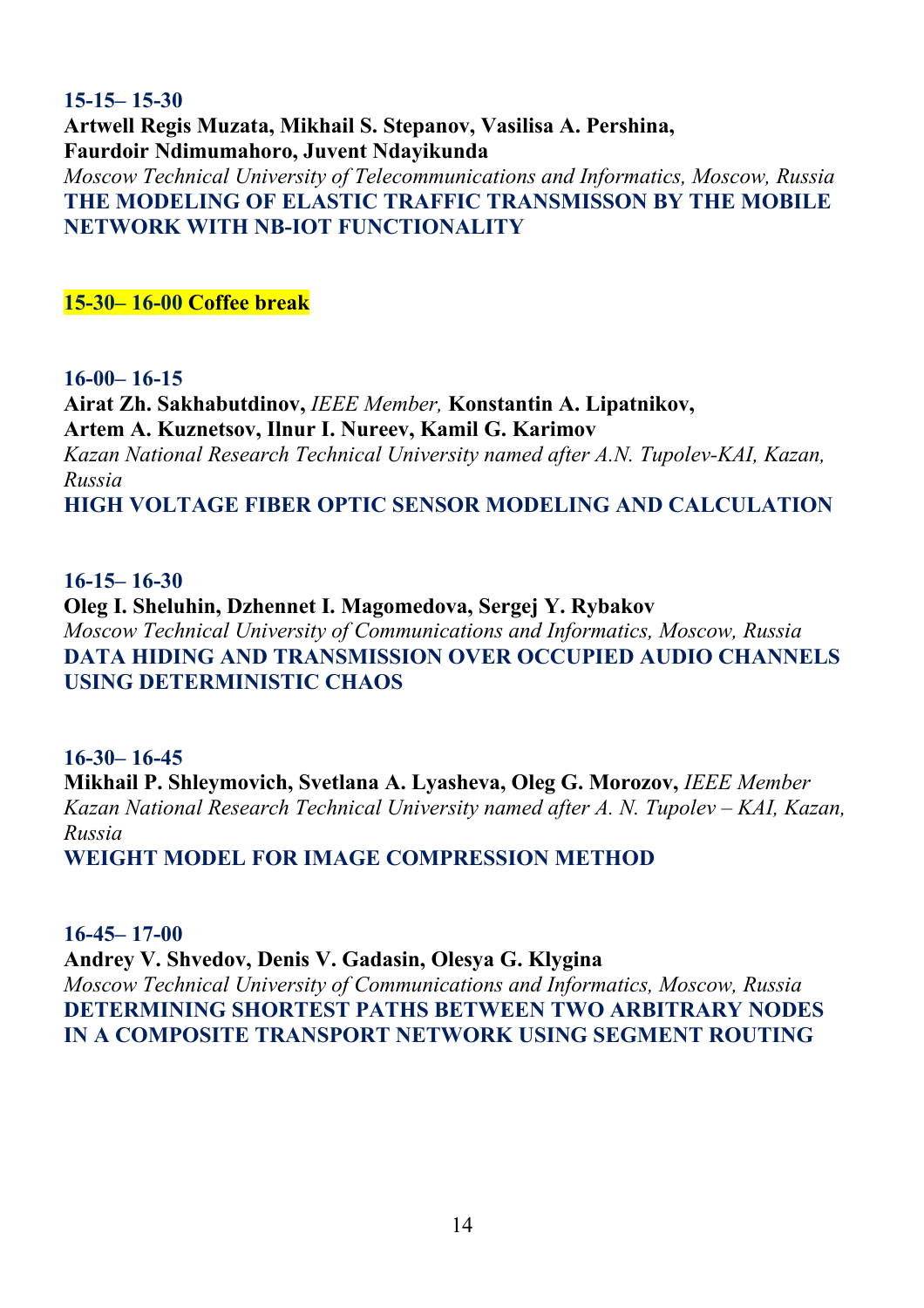# **17-00– 17-15**

**Mikhail S. Stepanov, Artwell Regis Muzata, Vladislav D. Zyuzin, Natalya S. Kostina, Maxim O. Shishkin** 

*Moscow Technical University of Communications and Informatics, Moscow, Russia*  **ESTIMATION OF CONTACT CENTER PERFORMANCE MEASURES IN CASE OF OVERLOAD AND CHATBOT IMPLEMENTATION** 

# **17-15– 17-30**

**Sergey N. Stepanov**  *Moscow Technical University of Communications and Informatics, Moscow, Russia*  **Anastasiia V. Korobkina** 

*Moscow Institute of Physics and Technology (National Research University), Moscow, Russia* 

**Aleksandr O. Volkov, Elena E. Malikova, Alexey E. Panov**  *Moscow Technical University of Communications and Informatics, Moscow, Russia*  **THE ANALYSIS OF TRAFFIC BALANCING FOR DATA CENTERS SERVING REQUESTS OF LEO MOBILE SATELLITE SYSTEMS**

# **17-30– 17-45**

**I. V. Stepanova, O. D. Gerasimova, O. B. Polyakova**  *Moscow Technical University of Communications and Informatics, Moscow, Russia*  **INFORMATION AND REFERENCE SYSTEMS IN CORPORATE COMMUNICATION NETWORKS** 

# **17-45– 18-00**

**Alexey N. Terekhov, Alla S. Korchagina**  *Moscow Technical University of Communications and Informatics, Moscow, Russia*  **REFERENCE SIGNAL COMPRESSION IN INTRUSIVE METHODS FOR ASSESSING THE QUALITY OF SPEECH TRANSMISSION USING THE UNITARY NUMBERING SYSTEM** 

# **18-00– 18-15 Alexandr A. Vasilets,** *IEEE Member,* **Rinat Sh. Misbakhov, Oleg G. Morozov,** *IEEE Member***, Lutsia M. Sarvarova, Artem A. Kuznetsov**  *Kazan National Research Technical University n.a. A.N.Tupolev – KAI, Kazan, Russia* **SYMMETRICAL OPTICAL VECTOR ANALYSIS FOR HIGH-Q STRUCTURES BASED ON TANDEM AMPLITUDE-PHASE MODULATION**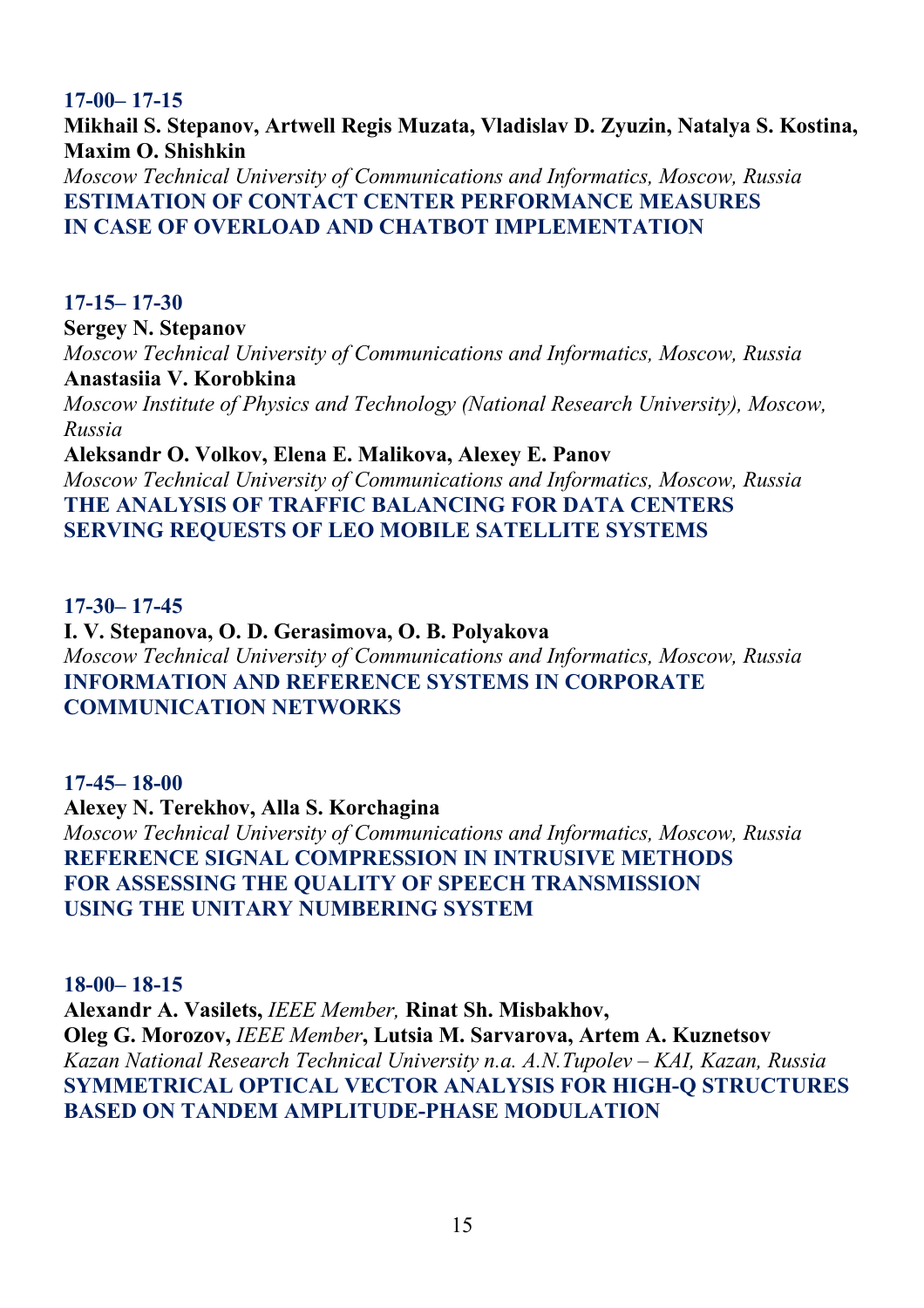**18-15– 18-30 Igor O. Yuskov, Elena P. Stroganova** 

*Moscow Technical University of Communications and Informatics, Moscow, Russia*  **INVESTIGATION OF CORPORATE NETWORKS WITH MOVING OBJECTS USING COMBINED NEURAL NETWORKS** 

**18-30– 18-45**

**Alexander L. Zubilevich, Sergey A. Sidnev, Vladimir A. Tsarenko**  *Moscow Technical University of Communications and Informatics, Moscow, Russia*  **THE EFFECT OF THE USE OF SERVICE LEVEL AGREEMENT FOR OPERATORS OF TRANSPORT SYSTEMS AND ON-BOARD SYSTEMS**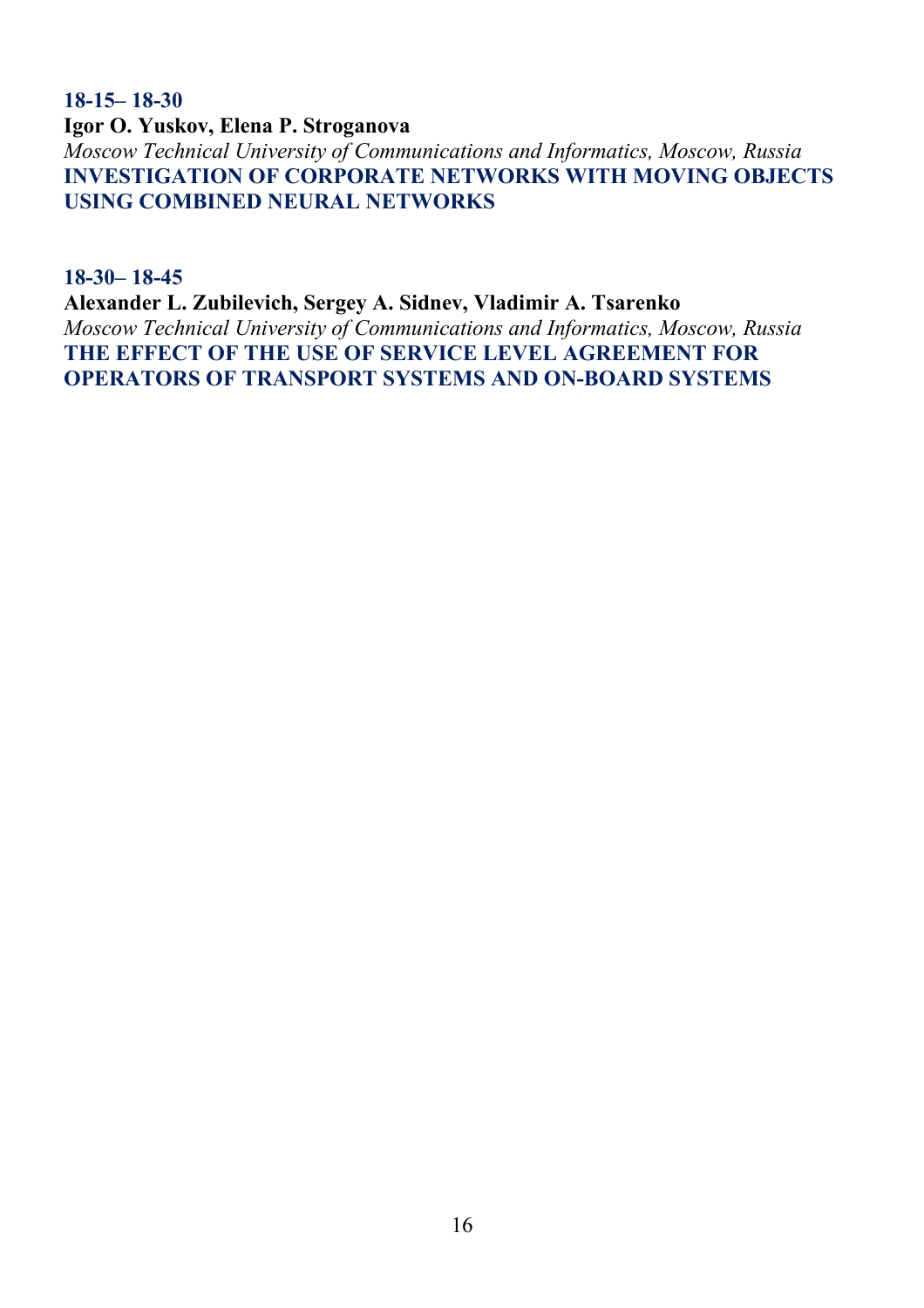# **March 16, 2021**

# **SECTION 5. Intelligent Transport Systems**

**SECTION CHAIRMANS:** *S.V. Zhankaziev, Doctor of Technical Sciences, Professor Moscow automobile and road construction state technical University A.M. Ivanov, Doctor of Technical Sciences, Professor Moscow automobile and road construction state technical University*

#### **SUB-SECTION 1**

### **Use of digital ITS infrastructure in telematic control systems on urban passenger transport**

**Chairman:** *Vlasov V.M., Doctor of Technical Sciences, Professor, Moscow automobile and road construction state technical University* 

# **11-00 — 11-15 Opening remarks of the section chairman**

#### **11-15 – 11-30**

**Veniamin N. Bogumil, Maria Duque-Sarango** 

*Moscow Automobile and Road Construction State Technical University (MADI), Moscow, Russia*  **DEVELOPMENT OF A PHASE SPACE MODEL OF THE TRANSPORTATION PROCESS IN URBAN TRANSPORTATION SYSTEMS, AND ITS USE TO ASSESS THE QUALITY OF THE PROCESS OF TRANSPORTING PASSENGERS** 

**11-30 – 11-45 Veronika R. Brus, Lilia I. Voronova,** *IEEE Member Moscow Technical University of Communications and Informatics, Moscow, Russia*  **THE RESEARCH OF NEURAL NETWORK ARCHITECTURES FOR CARDIO-ANALYSIS IN THE DRIVER SUPPORT SYSTEM** 

#### **11-45 – 12-00**

**Emir Deljanin,** *University of Sarajevo, Sarajevo, Bosnie-Herzegovine*  **Peter I. Smirnov,** *Vologda State University, Vologda, Russia*  **Boris S. Subbotin, Alexey A. Akulov**  *Moscow Automobile and Road Construction State Technical University (MADI), Moscow, Russia*  **A SUSTAINABLE TRANSPORTATION STRATEGY FOR EVERYDAY MOBILITY IN MAJOR REGIONAL CENTERS**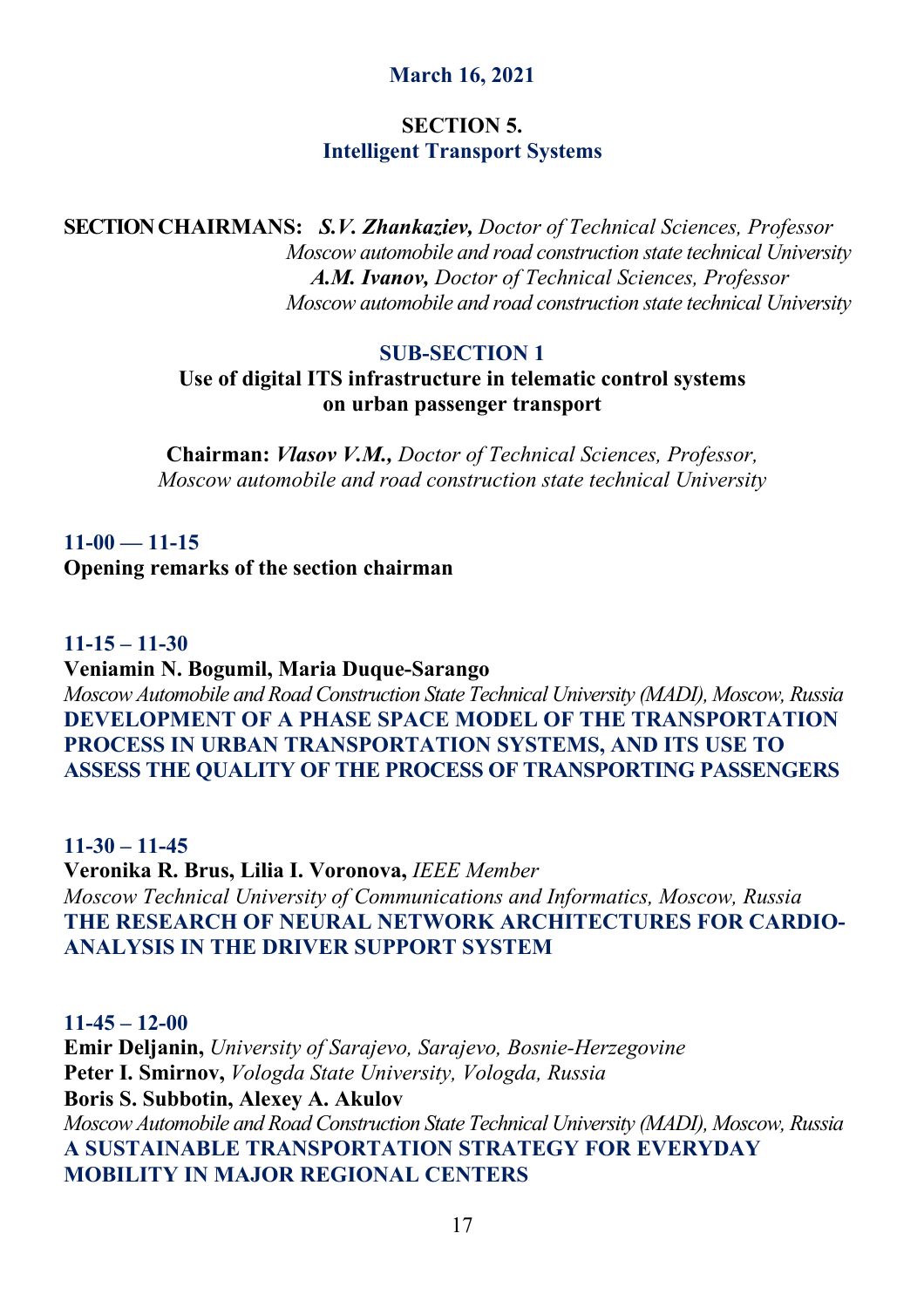# **12-00 – 12-15**

**Vasily A. Demin**  *Moscow Automobile and Road Construction State Technical University (MADI), Moscow, Russia*  **Dmitry V. Blinov**  *Technical director LogistiX, Moscow, Russia*  **Dmitry B. Efimenko, Daria A. Komkova, Vyacheslav R. Rogov** 

*Moscow Automobile and Road Construction State Technical University (MADI), Moscow, Russia*  **MULTI-AGENT APPROACH TO FREIGHT TRANSPORTATION USING POOLING TECHNOLOGY** 

#### **12-15 – 12-30**

**Sergey A. Filatov**  *Moscow Automobile and Road Construction State Technical University (MADI), Moscow, Russia*  **Elena V. Roditelskaya** 

*Russian Customs Academy (RTA), Lyubertsy, Russia* 

**Roman N. Zaikin, Tatiana A. Krutova, Ekaterina S. Barabanova** 

*Moscow Automobile and Road Construction State Technical University (MADI), Moscow, Russia*  **NAVIGATIONAL INFORMATION AS THE BASIS FOR CONSTRUCTING AN ECONOMETRIC MODEL FOR EVALUATING THE FACTORS OF TRANSPORT OPERATION** 

#### **12-30 – 12-45**

**Nadezhda A. Filippova, Vladimir M. Vlasov, Veniamin N. Bogumil**  *Moscow Automobile and Road Construction State Technical University (MADI), Moscow, Russia*  **Aleksandr M. Ishkov, Anna E. Ivanova**  *North-Eastern Federal University (NEFU), Yakutsk, Russia*  **SCIENTIFIC SUPPORT OF TEMPORARY HIGHWAYS (WINTER ROADS) OPERATION PROCESSES IN THE RUSSIA ARCTIC ZONE** 

# **12-45 – 13-00**

#### **Ekaterina D. Romashkova**

*The Russian Federation Government Analytical Center, Moscow, Russia*  **Oxana N. Romashkova,** *IEEE Member*

*System analysis and Informatics Department Russian Presidential Academy of National Economy and Public Administration (RANEPA), Moscow, Russia*  **INTERNATIONAL TRAINING PROGRAMS IT SECURITY SYSTEM FOR SPECIALISTS IN ONBOARD SYSTEMS**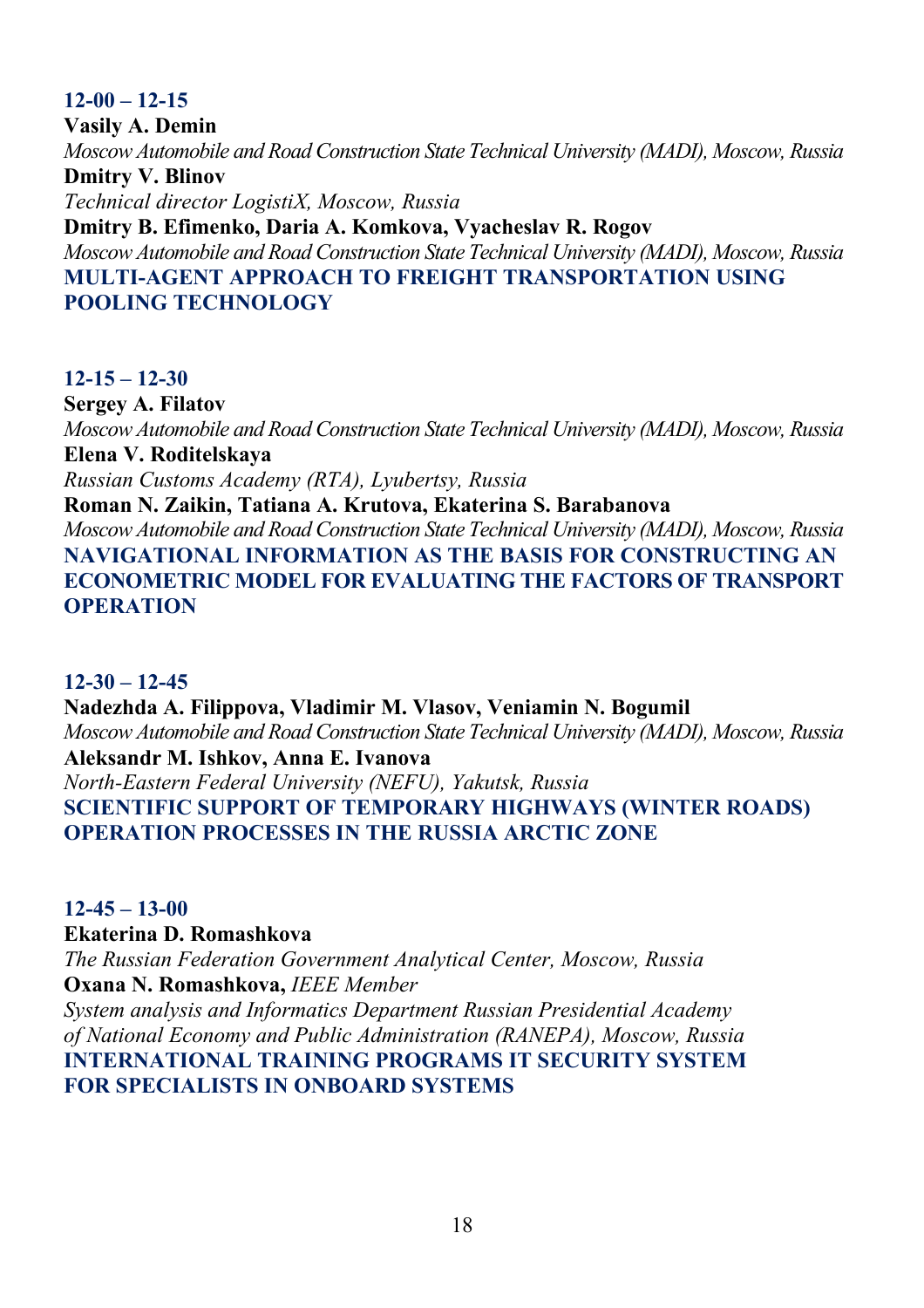# **13-00 – 13-15 Sergey V. Shelmakov, Alexey V. Lobikov, Tatyana Yu. Grigoreva**  *Moscow Automobile and Road Construction State Technical University (MADI), Moscow, Russia*  **ASSESSMENT OF TRAFFIC MANAGEMENT MEASURES IMPACT ON THE POPULATION HEALTH LIVING NEAR THE HIGHWAY**

**13-15 – 13-30 Anastasiya G. Shevtsova**  *Belgorod State Technological University named after V.G.Shoukhov, Belgorod, Russia*  **Alexander N. Novikov**  *Orel State University, Orel, Russia*  **Valentin V. Silyanov**  *Moscow Automobile and Road Construction State Technical University (MADI), Moscow, Russia*  **METHOD OF URBAN TRAFFIC MANAGEMENT** 

**13-30 – 13-45 Vladimir I. Stroganov, Vitaly V. Guly**  *Moscow Automobile and Road Construction State Technical University (MADI), Moscow, Russia*  **Vladimir N. Kozlovsky, Dmitry I. Panyukov** *Samara State Technical University, Samara, Russia*  **Dmitry I. Blagoveshchensky,** *FBU «Tul'skiy TSSM», Tula, Russia*  **QUALITY MANAGEMENT IN THE AUTOMOTIVE INDUSTRY IN THE DIGITAL TRANSFORMATION ERA** 

**13-45 – 14-00 Vladimir M. Vlasov**  *Moscow Automobile and Road Construction State Technical University (MADI), Moscow, Russia* **Gennadiy D. Linnik,** *«TransSensor» LLC, Moscow, Russia*  **GROUND URBAN PASSENGER TRANSPORT IN A PERIOD OF DIGITAL TRANSFORMATION** 

**14-00 – 14-15 Dmitriy B. Yefimenko**  *Moscow Automobile and Road Construction State Technical University (MADI), Moscow, Russia*  **Peter I Smirnov,** *Vologda State University, Vologda, Russia*  **Danila A. Ptitsyn, Alexey A. Akulov**  *Moscow Automobile and Road Construction State Technical University (MADI), Moscow, Russia*  **MODELING OF FUEL CONSUMPTION OF PASSENGER CARS BASED ON THEIR TECHNICAL CHARACTERISTICS**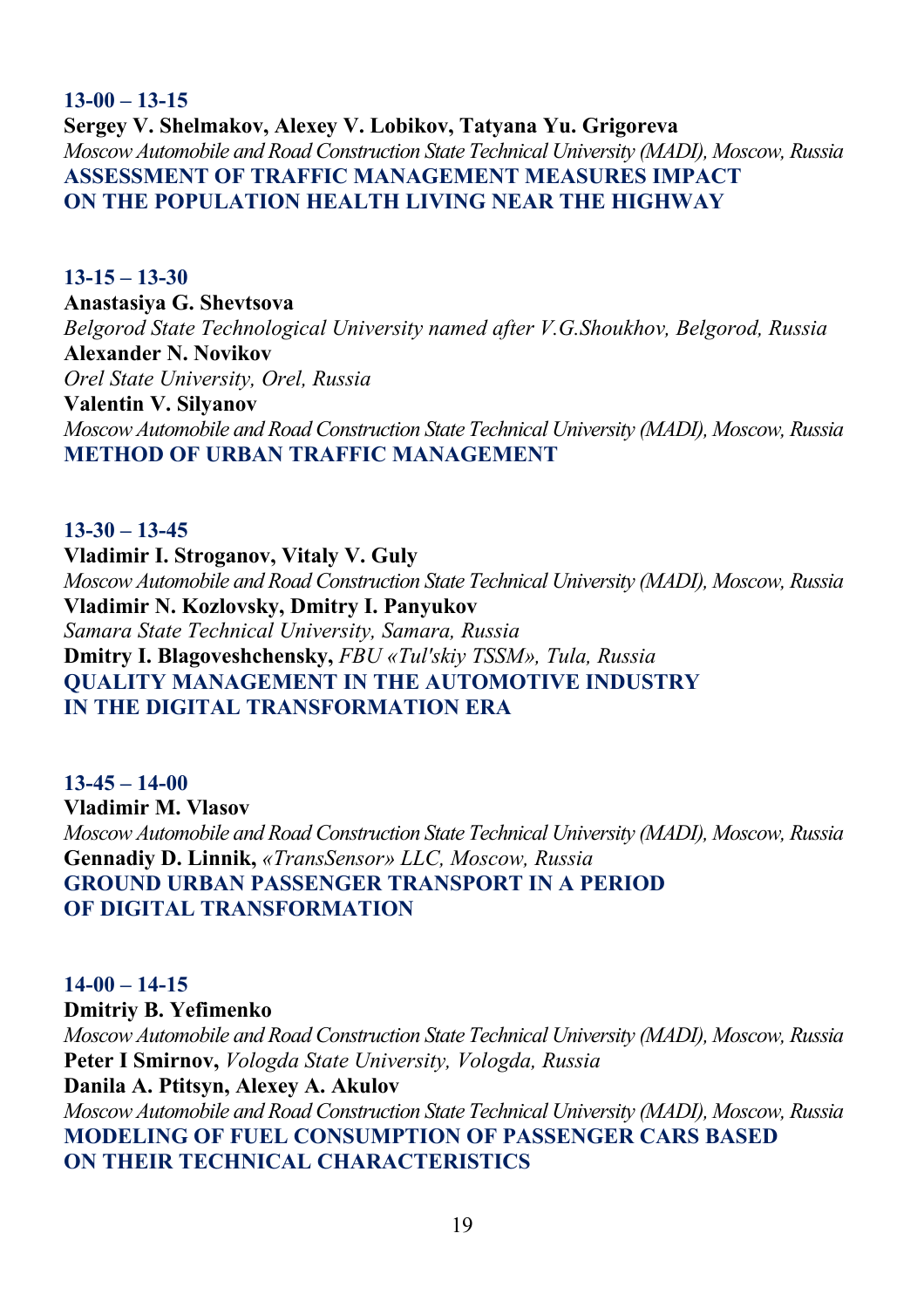# **March 16, 2021**

# **SUB-SECTION 2**

# **Peculiarities of data exchange in cooperative ITS**

**Chairman:** *S.V. Zhankaziev, Doctor of Technical Sciences, Professor, Moscow automobile and road construction state technical University* 

**14-30 – 14-45 Vitaly V. Dronseiko, Andrey I. Vorobyev, Alexey Yu. Zabudskiy, Elena A. Shalagina, Aleksandra A. Pakhomova**  *Moscow Automobile and Road Construction State Technical University (MADI), Moscow, Russia*  **REFLEXIVE CONTROL OF DATA TRANSMISSION IN THE HUMAN-MACHINE INTERFACE** 

**14-45 – 15-00 Oleg I. Maksimychev, Andrey V. Ostroukh,** *IEEE Member,* **Ekaterina N. Matiukhina, Yuri E. Vasiliev**  *Moscow Automobile and Road Construction State Technical University (MADI), Moscow, Russia* **CONNECTED VEHICLE REMOTE DIAGNOSTIC SYSTEM** 

**15-00 – 15-15 Igor F. Mikhalevich**  Russian University of Transport (Moscow Institute of Transport Engineers), Moscow, Russia **PROBLEMIC ISSUES OF DEPLOYING COOPERATIVE INTELLIGENT TRANSPORT SYSTEMS DURING OF DIGITAL TRANSFORMATION** 

**15-55 – 15-30**

**I. A. Novikov, A. E. Borovskoy, Y. V. Gorbun**  *Belgorod State Technological University named after V.G.Shoukhov, Belgorod, Russia*  **A. V. Terentyev, M. G. Pletnev**  *Moscow Automobile and Road Construction State Technical University (MADI), Moscow, Russia*  **GEOGRAPHIC INFORMATION SYSTEMS TO IMPROVE ROAD SAFETY** 

**15-30 – 15-45**

**Alexander Pestryakov, Elena Khasianova,** *IEEE Member,* **Sergey Dinges**  *Moscow Technical University of Communications and Informatics, Moscow, Russia*  **ANALYSIS OF CELLULAR VEHICLE-TO-EVERYTHING PHYSICAL LAYER PARAMETERS**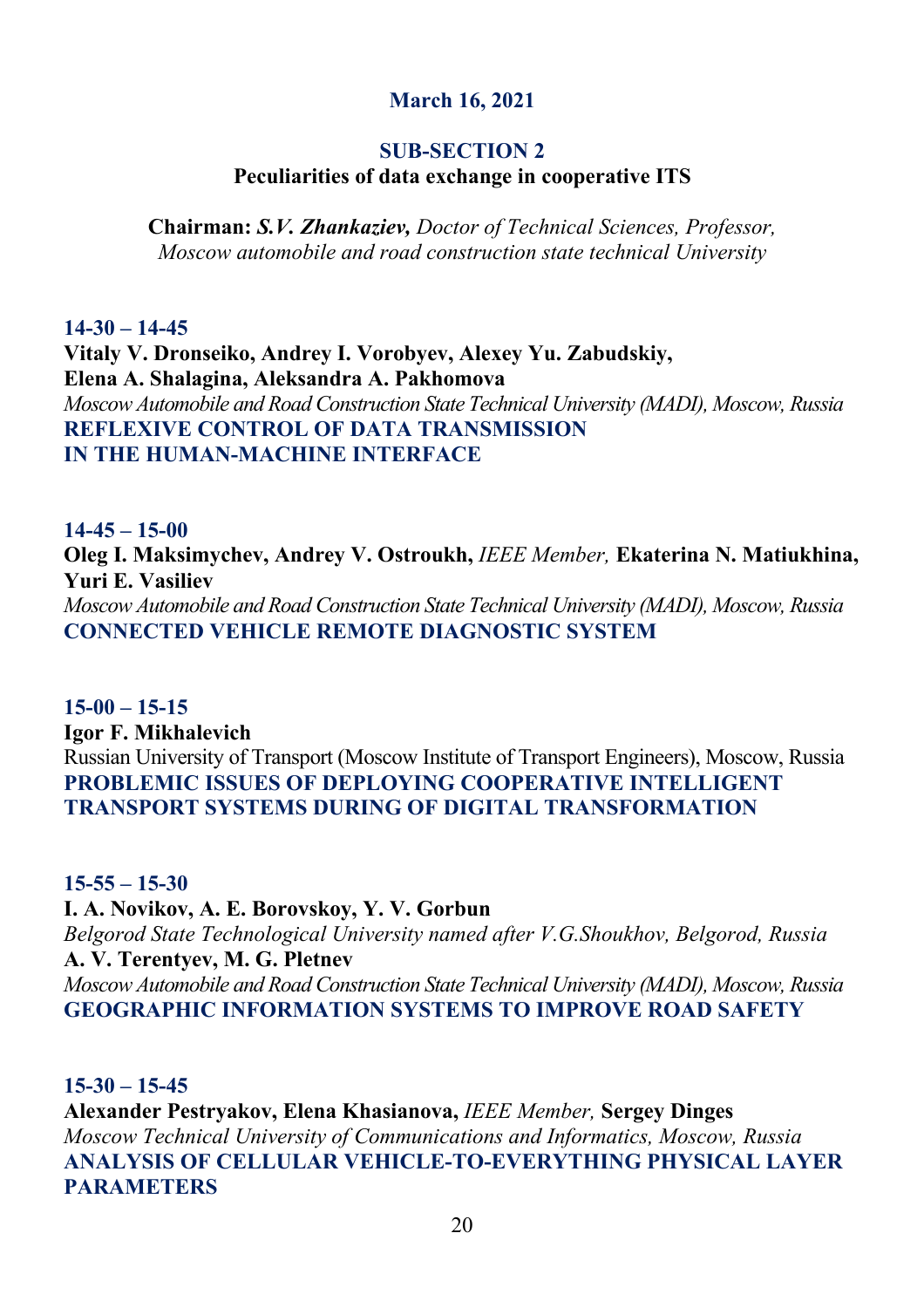#### **15-45 – 16-00**

**Andrey I. Vorobyev, Artem A. Koveshnikov, Maxim G. Pletnev, Tatyana V. Vorobyeva, Dmitriy Yu. Morozov**  *Moscow Automobile and Road Construction State Technical University (MADI), Moscow, Russia*  **PROVIDING ADDITIONAL SITUATIONAL AWARENESS WITH THE USE OF V2X TECHNOLOGY TO IMPROVE THE RELIABILITY OF HIGHLY AUTOMATED VEHICLES** 

**16-00 – 16-15**

**Anatoly N. Yakubovich, Yuriy V. Trofimenko, Elena V. Shashina, Irina A. Yakubovich**  *Moscow Automobile and Road Construction State Technical University (MADI), Moscow, Russia*  **A METHODOLOGY FOR OPTIMIZING THE OBJECTIVE FUNCTION IN A HIGH-DIMENSIONAL SPACE USING THE SWARM INTELLIGENCE ALGORITHM** 

#### **16-15 – 16-30**

**Sultan V. Zhankaziev, Andrey I. Vorobyev, Maxim V. Gavrilyuk, Tatyana V. Vorobyeva, Dmitriy Yu. Morozov**  *Moscow Automobile and Road Construction State Technical University (MADI), Moscow, Russia*  **CREATION OF A CERTIFICATION SYSTEM FOR ENSURING THE SAFETY OF INFORMATION TRANSFER BETWEEN VEHICLES AND INTELLIGENT ROAD INFRASTRUCTURE IN THE RUSSIAN FEDERATION**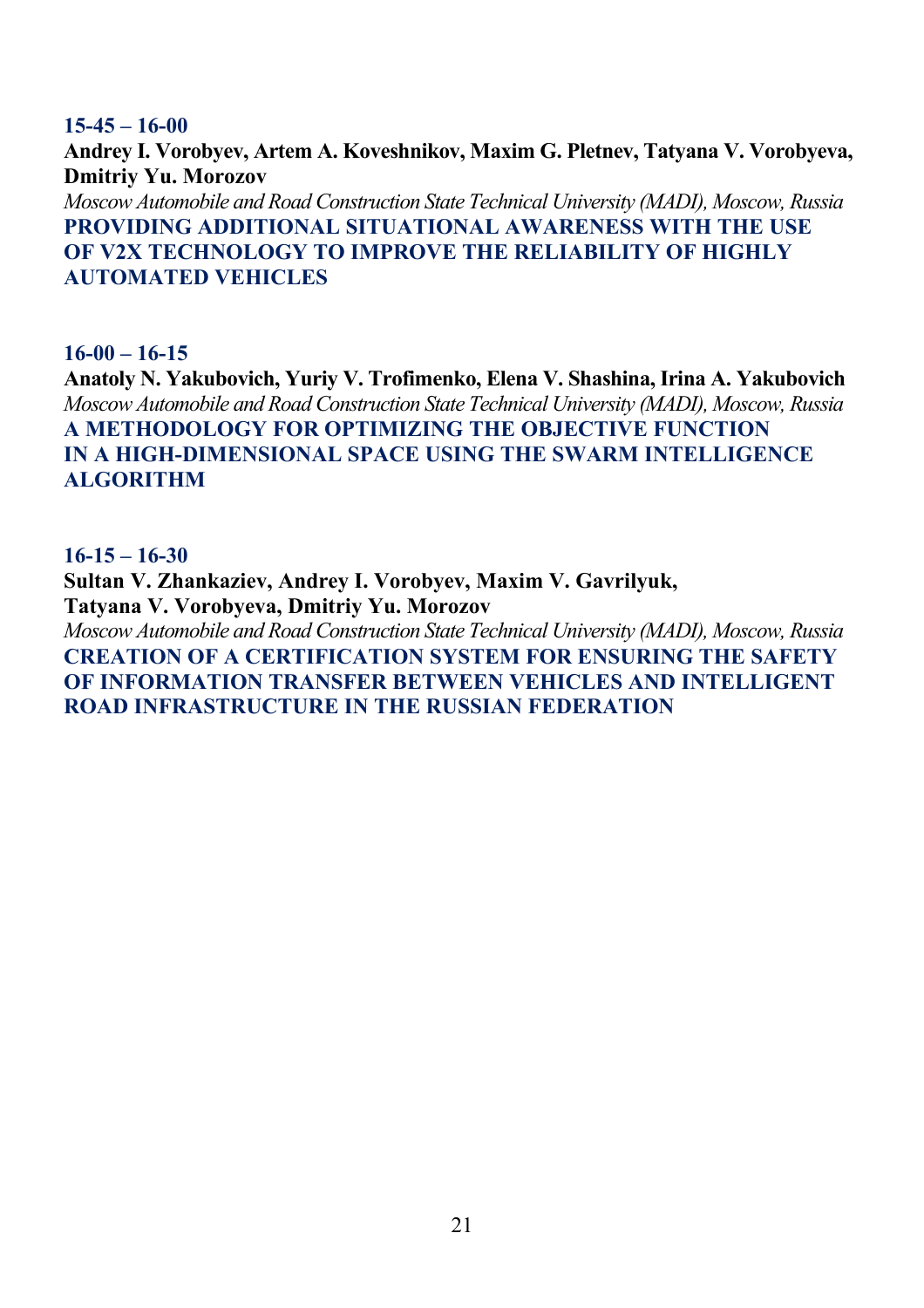# **March 17, 2021**

# **SUB-SECTION 3**

# **Theoretical Aspects of Artificial Intelligence Systems Development for Transportation Engineering**

**Chairman:** *M. V. Yashina***,** *Doctor of Sciences (Phisical and mathematical), Moscow automobile and road construction state technical University, IEEE Member* 

#### **10-00 – 10-15**

**Marcelo Alencar,** *IEEE Senior Member Institute for Advanced Studies in Communications, Bahia, Brazil* 

**Dmitry A. Buslaev** 

*Moscow Automobile and Road Construction State Technical University (MADI), Moscow, Russia*  **Alexander G. Tatashev, Marina V. Yashina,** *IEEE Member*

*Moscow Automobile and Road Construction State Technical University (MADI), Moscow, Russia; Moscow Technical University of Communications and Informatics, Moscow, Russia*  **ESTIMATION METHOD OF V2V NETWORKS CAPACITY IN SATURATED TRAFFIC FLOWS** 

### **10-15 – 10-30**

#### **Viktor R. Anisimov**

*Moscow Automobile and Road Construction State Technical University (MADI), Moscow, Russia; LLC "Innovation Center "KAMAZ", Moscow, Russia* 

#### **Vladimir V. Filatov**

*Moscow Automobile and Road Construction State Technical University (MADI), Moscow, Russia* **Aleksandr V. Klimov, Fedor A. Ryabtsev** 

*Moscow Automobile and Road Construction State Technical University (MADI), Moscow, Russia; LLC "Innovation Center "KAMAZ", Moscow, Russia* 

#### **Artem V. Podgornyy**

*Moscow Automobile and Road Construction State Technical University (MADI), Moscow, Russia*  **OPTIMISATION OF THE ROTOR SPEED AS A WAY TO IMPROVE SPECIFIC INDICATORS OF TRACTION ELECTRIC MOTORS** 

#### **10-30 – 10-45**

#### **Radion F. Bikmukhamedov, Adel F. Nadeev**

*Kazan National Research Technical University named after A. N. Tupolev – KAI, Kazan, Russia*  **MULTI-CLASS NETWORK TRAFFIC GENERATORS AND CLASSIFIERS BASED ON NEURAL NETWORKS**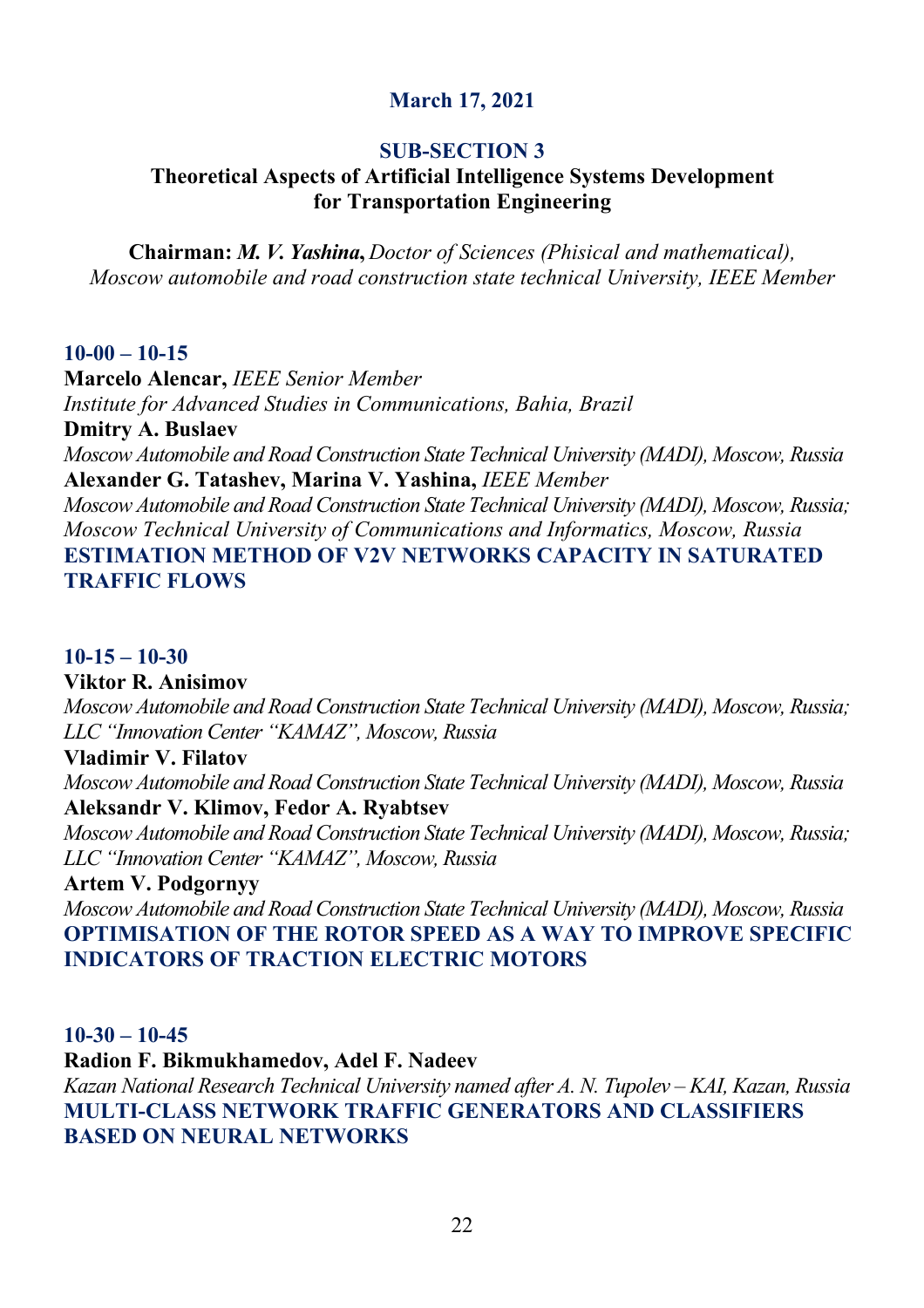# **10-45 – 11-00**

### **Mikhail Buinevich**

*Saint-Petersburg University of State Fire Service of Emercom of Russia, Saint Petersburg, Russia*  **Anastasia Spirkina, Vasiliy Elagin** 

*The Bonch-Bruevich Saint-Petersburg State University of Telecommunications, Saint Petersburg, Russia* 

**Sergey Tarakanov,** *Architectural Bureau A1 LLC, Saint Petersburg, Russia*  **Andrei Vladyko,** *IEEE Member*

*The Bonch-Bruevich Saint-Petersburg State University of Telecommunications, Saint Petersburg, Russia* 

**V2X-BASED INTERSECTION PRIORITY MANAGEMENT** 

# **11-00 – 11-15**

# **Milana E. Chantieva, Khizar A. Dzhabrailov, Rinat A. Gematudinov**

*Moscow Automobile and Road Construction State Technical University (MADI), Moscow, Russia; Moscow Technical University of Communications and Informatics, Moscow, Russia*

#### **Dmitriy N. Suvorov, Pavel A. Lygin**

*Moscow Automobile and Road Construction State Technical University (MADI), Moscow, Russia*  **PROSPECTS OF IMPLEMENTATION OF AUTOMATED MONITORING SYSTEMS, TRANSPORTATION FORECASTING AND ROBOTIC MUNICIPAL SOLID WASTE SORTING POINTS** 

# **11-15 – 11-30**

**George A. Dolin**  *Moscow Technical University of Communications and Informatics, Moscow, Russia*  **DEVELOPMENT OF A SEMANTIC EXPERT SYSTEM FOR ANALYZING THE PERFORMANCE OF DEVICES AND COMMUNICATION SYSTEMS** 

# **11-30 – 11-45**

# **Khizar A. Dzhabrailov, Milana E. Chantieva, Rinat A. Gematudinov**

*Moscow Automobile and Road Construction State Technical University (MADI), Moscow, Russia; Moscow Technical University of Communications and Informatics, Moscow, Russia* 

# **Andrey V. Ilyukhin, Ilya V. Safyanov**

*Moscow Automobile and Road Construction State Technical University (MADI), Moscow, Russia*  **METHODOLOGY FOR CALCULATING THE MASS OF A VEHICLE IN DYNAMICS USING A DISCRETE PIEZOELECTRIC SENSOR IN AUTOMATIC WEIGHT AND DIMENSIONAL CONTROL SYSTEMS**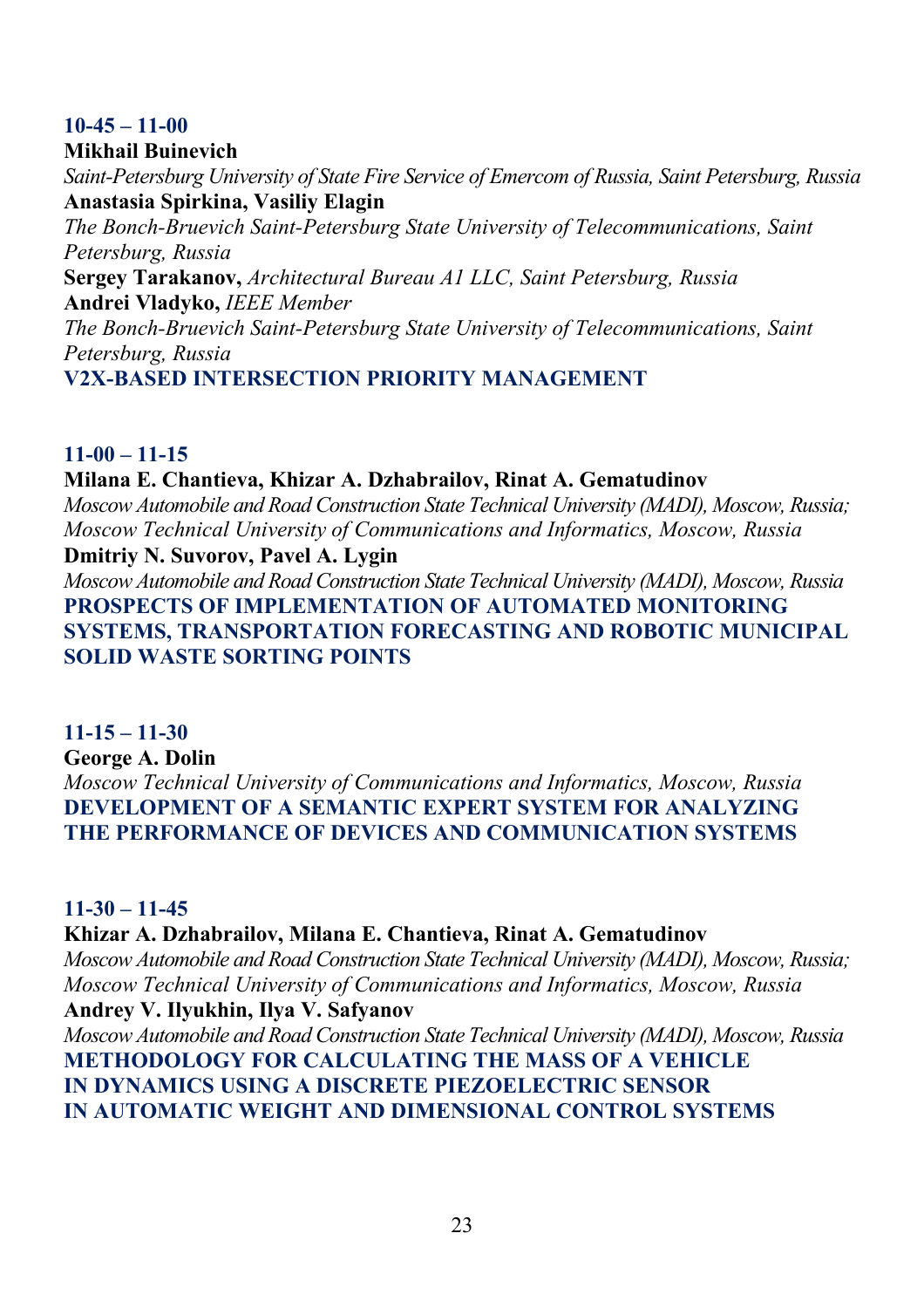# **11-45 – 12-00**

**Sergey M. Gaidar**  *Russian State Agrarian University – Moscow Timiryazev Agricultural Academy, Moscow, Russia*  **Maria Yu. Karelina**  *Moscow Automobile and Road Construction State Technical University (MADI), Moscow, Russia*  **Alexey B. Laguzin**  *NAMI Russian State Scientific Research Center, Moscow, Russia*  **Anton S. Brzhezinskiy**  *Moscow Automobile and Road Construction State Technical University (MADI), Moscow, Russia*  **PHYSICOCHEMICAL METHOD OF ORGANIZING BOUNDARY AND HYDRODYNAMIC LUBRICATION IN FRICTION UNITS** 

#### **12-00 – 12-15**

**B.S. Kerner**  *University of Duisburg-Essen, Duisburg, Germany*  **S.L. Klenov**  *Moscow Institute of Physics and Technology, Dolgoprudny, Moscow Region, Russia*  **METHODOLOGY OF MICROSCOPIC TRAFFIC PREDICTION FOR AUTOMATED DRIVING** 

# **12-15 – 12-30**

**Aleksandr V. Klimov**  *Moscow Automobile and Road Construction State Technical University (MADI), Moscow, Russia*  **Aleksandr M. Tishin**  *Lomonosov Moscow State University, Moscow, Russia*  **Vladimir V. Filatov, Danila A. Ptitsyn**  *Moscow Automobile and Road Construction State Technical University (MADI), Moscow, Russia*  **ON TYPES OF TRACTION MOTORS USED IN THE LEADING WHEEL DRIVE OF ELECTRIC PASSENGER VEHICLES** 

**12-30– 13-00 Coffee break**

#### **13-00 – 13-15**

**Peter Menshih, Igor Niesov, Sergey Erokhin, Mikhail Gorodnichev,** *IEEE Member Moscow Technical University of Communications and Informatics, Moscow, Russia*  **METHODOLOGY FOR REDUCING THE NUMBER OF PSYCHOLOGICAL TEST QUESTIONS FOR USE IN A PREDICTIVE MACHINE LEARNING MODEL** 

#### **13-15 – 13-30**

**Kirill Kupryanov, Mikhail Gorodnichev,** *IEEE Member,* *Moscow Technical University of Communications and Informatics, Moscow, Russia*  **RECOGNITION OF HUMAN BEHAVIOR**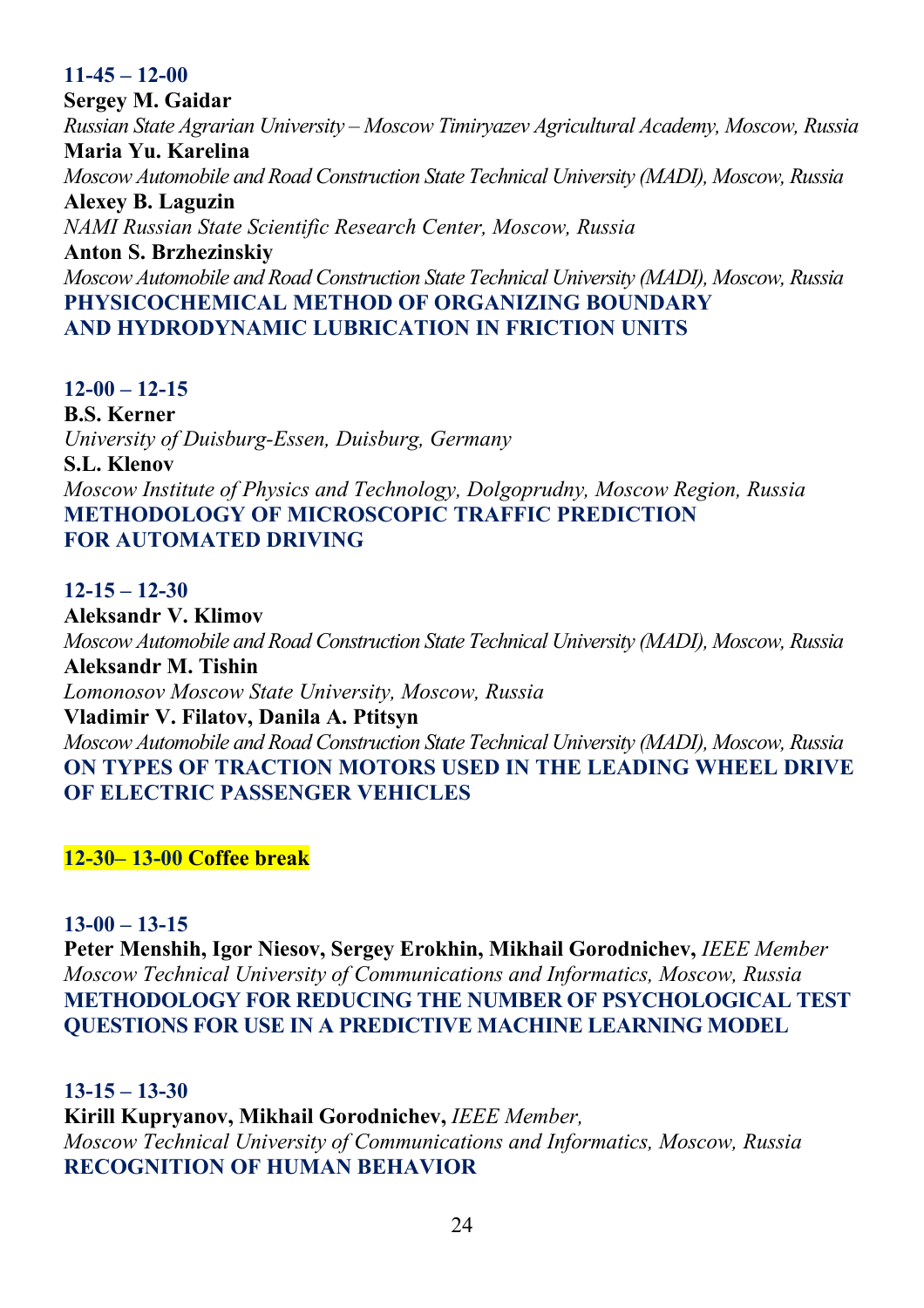**13-30 – 13-45**

**Konstantin N. Pankov, Evgeny A. Saksonov**  *Moscow Technical University of Communications and Informatics, Moscow, Russia*  **USING PROBABILISTIC METHODS IN THE ANALYSIS OF INFORMATION SECURITY OF DISTRIBUTED LEDGER SYSTEMS** 

**13-45 – 14-00 Vyacheslav A. Rakov**  *Vologda State University, Vologda, Russia*  **Andrey M. Ivanov, Boris S. Subbotin, Artem V. Podgornyy**  *Moscow Automobile and Road Construction State Technical University (MADI), Moscow, Russia*  **STAGNATION IN THE DEVELOPMENT OF INTERNAL COMBUSTION ENGINES AS A FACTOR OF TRANSITION TO MORE PERFECT POWER UNITS** 

#### **14-00 – 14-15**

**Evgeny A. Saksonov, Yury L. Leokhin**  *Moscow Technical University of Communications and Informatics, Moskow, Russia* 

**Peter B. Panfilov**  *National Research University – Higher School of Economics, Moskow, Russia*  **Evgeny V. Nikitin** 

*JSC Company RNT, Moscow, Russia*  **SYNTHESIS OF CORE NETWORK STRUCTURE OF GEOGRAPHICALLY DISTRIBUTED COMMUNICATION SYSTEM** 

# **14-15 – 14-30 Peter I. Smirnov**  *Vologda State University, Vologda, Russia*  **Alexander V. Sukhodolya, Tatyana Yu. Cherepnina, Elmira U. Akhmetzhanova, Vladimir S. Ershov**  *Moscow Automobile and Road Construction State Technical University (MADI), Moscow, Russia* **INFLUENCE OF TRIBOTECHNICAL COMPOSITION ON ENGINE PERFORMANCE**

# **14-30 – 14-45**

# **Vladimir B. Yashin**

*Moscow Automobile and Road Construction State Technical University (MADI), Moscow, Russia; Moscow Technical University of Communications and Informatics, Moscow, Russia*  **BRAIN MAP DATA BASED AGGRESSIVE DRIVING DETECTION METHOD**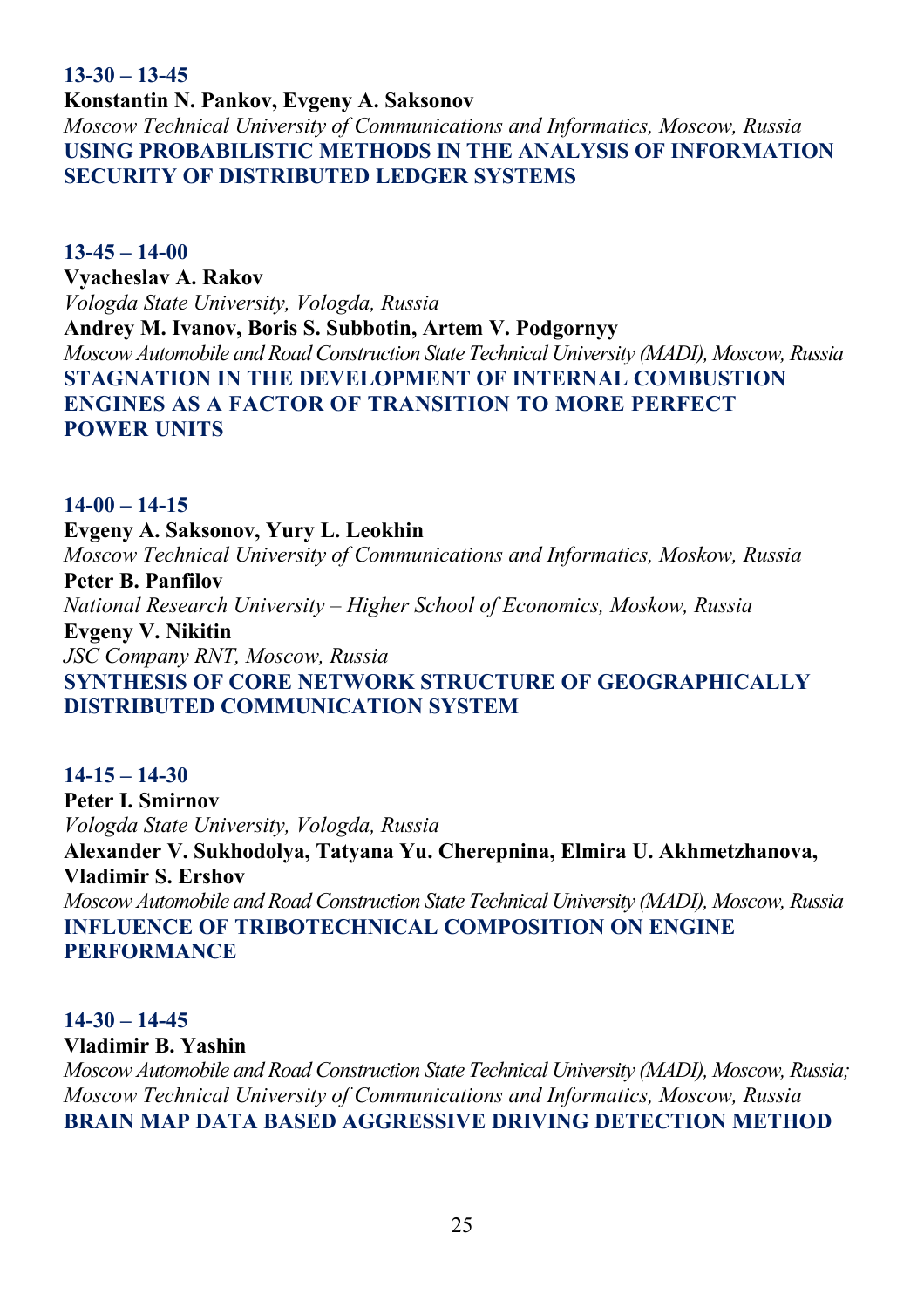#### **14-45 – 15-00**

**O.N. Didmanidze**  *Russian State Agrarian University - Moscow Timiryazev Agricultural Academy, Moscow, Russia*  **Maria Yu. Karelina**  *Moscow Automobile and Road Construction State Technical University (MADI), Moscow, Russia*  **Ekaterina P. Parlyuk**  *Russian State Agrarian University – Moscow Timiryazev Agricultural Academy, Moscow, Russia*  **TRIBO-CHARACTERISTICS OF PROMISING CUTTING FLUIDS FOR METAL CUTTING** 

**15-00 – 15-15**

**Marina V. Yashina,** *IEEE Member,* **Alexander G. Tatashev**  *Moscow Automobile and Road Construction State Technical University (MADI), Moscow, Russia; Moscow Technical University of Communications and Informatics, Moscow, Russia* **Pavel I. Pospelov, Le Duc Long, Nikolay P. Susoev** 

*Moscow Automobile and Road Construction State Technical University (MADI), Moscow, Russia*  **EVALUATION METHODOLOGY OF DISTRIBUTION OF VEHICLE LANE-CHANGE PROBABILITIES ON MULTILANE ROAD BEFORE CROSSROAD**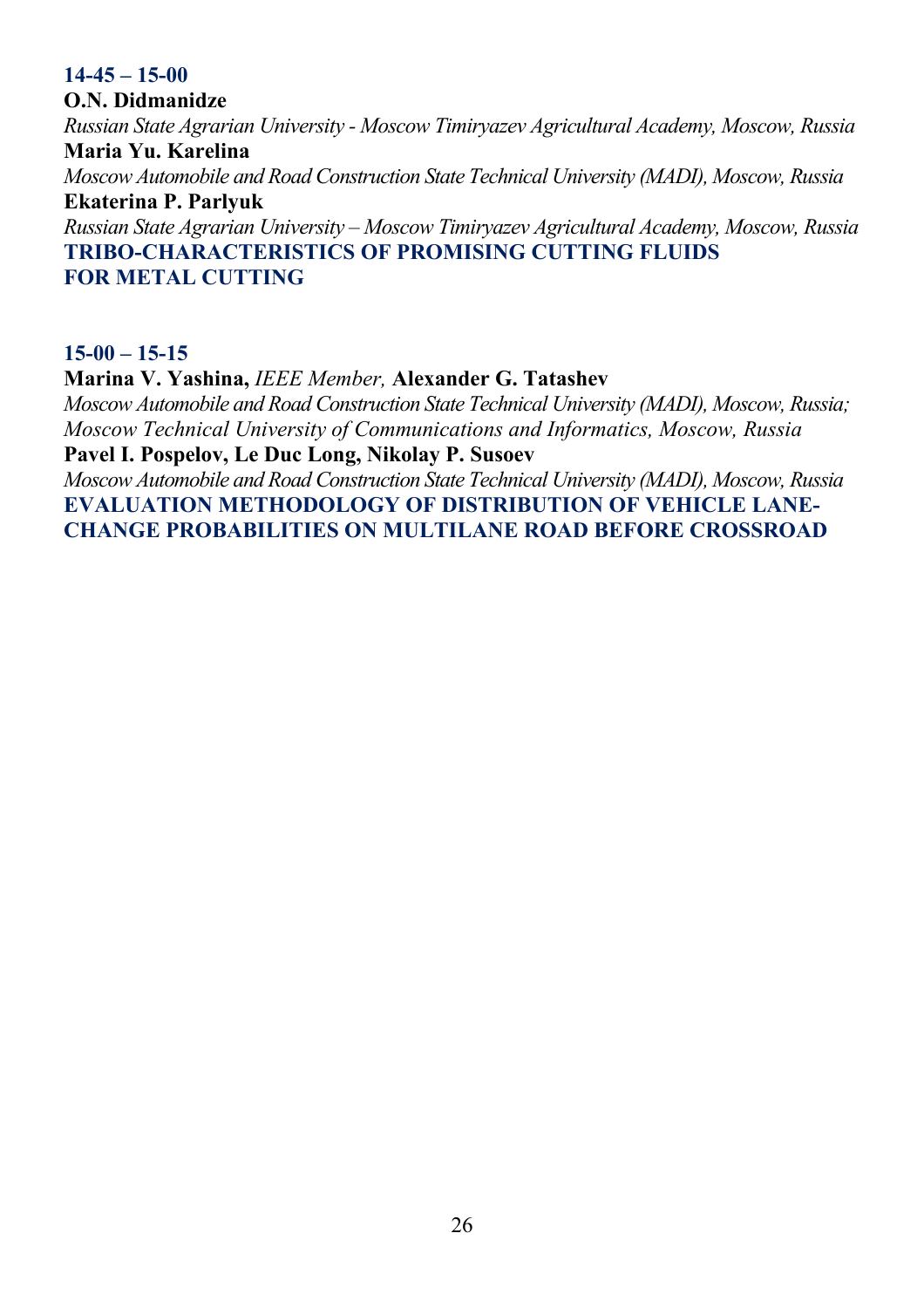# **March 17, 2021**

#### **SUB-SECTION 4**

#### **Test methods of motor vehicles integrated into an intelligent transport environment**

**Chairman** *A.M. Ivanov, Doctor of Technical Sciences, Professor Moscow automobile and road construction state technical University*

#### **15-30 – 15-45**

**Sergey A. Evtyukov, Ilya S. Brylev, Maria M. Blinder**  *Saint Petersburg State University of Architecture and Civil Engineering, Saint Petersburg, Russia*  **Vyacheslav R. Rogov, Danila A. Ptitsyn** 

*Moscow Automobile and Road Construction State Technical University (MADI), Moscow, Russia*  **MODELING OF A ROAD TRAFFIC ACCIDENT USING MULTIVARIATE ANALYSIS OF INJURIES IN A TWO-WHEELED VEHICLE COLLISION WITH A CAR** 

#### **15-45 – 16-00**

**Sergey A. Feofanov, Larisa S. Feofanova**  *Moscow Automobile and Road Construction State Technical University (MADI), Moscow, Russia*  **INTEGRATED STARTER-GENERATOR USING SWITCHED RELUCTANCE ELECTRIC MOTOR FOR N1 CATEGORY VEHICLES** 

#### **16-00 – 16-15**

**Vladimir V. Filatov, Ivan V. Ukhov, Alexander V. Klimov, Аrtem V. Podgornyy**  *Moscow Automobile and Road Construction State Technical University (MADI), Moscow, Russia*  **SIMULATION OF THE HEAT CURRENT LIMITATION ALGORITHM FOR THE TRACTION BATTERY MANAGEMENT SYSTEM** 

**16-15 – 16-30**

**Vitaliy V. Gaevskiy, Andrey M. Ivanov, Ghith Sater**  *Moscow Automobile and Road Construction State Technical University (MADI), Moscow, Russia*  **IMPACT OF VEHICLES AND MOTORCYCLES ON THE ENVIRONMENT AND "SMART CITY" AS A WAY TO SOLVE TRANSPORTATION PROBLEMS OF A MEGAPOLIS** 

# **16-30 – 16-45 Ilya S. Gladushevskiy, Stanislav S. Evtyukov**  *Saint Petersburg State University of Architecture and Civil Engineering, Saint Petersburg, Russia*  **Aleksey V. Terentyev, Dmitry B. Efimenko**  *Moscow Automobile and Road Construction State Technical University (MADI), Moscow, Russia*  **INFLUENCE OF AUXILIARY BRAKING SYSTEMS ON DECELERATION OF VEHICLES OF CATEGORY M1**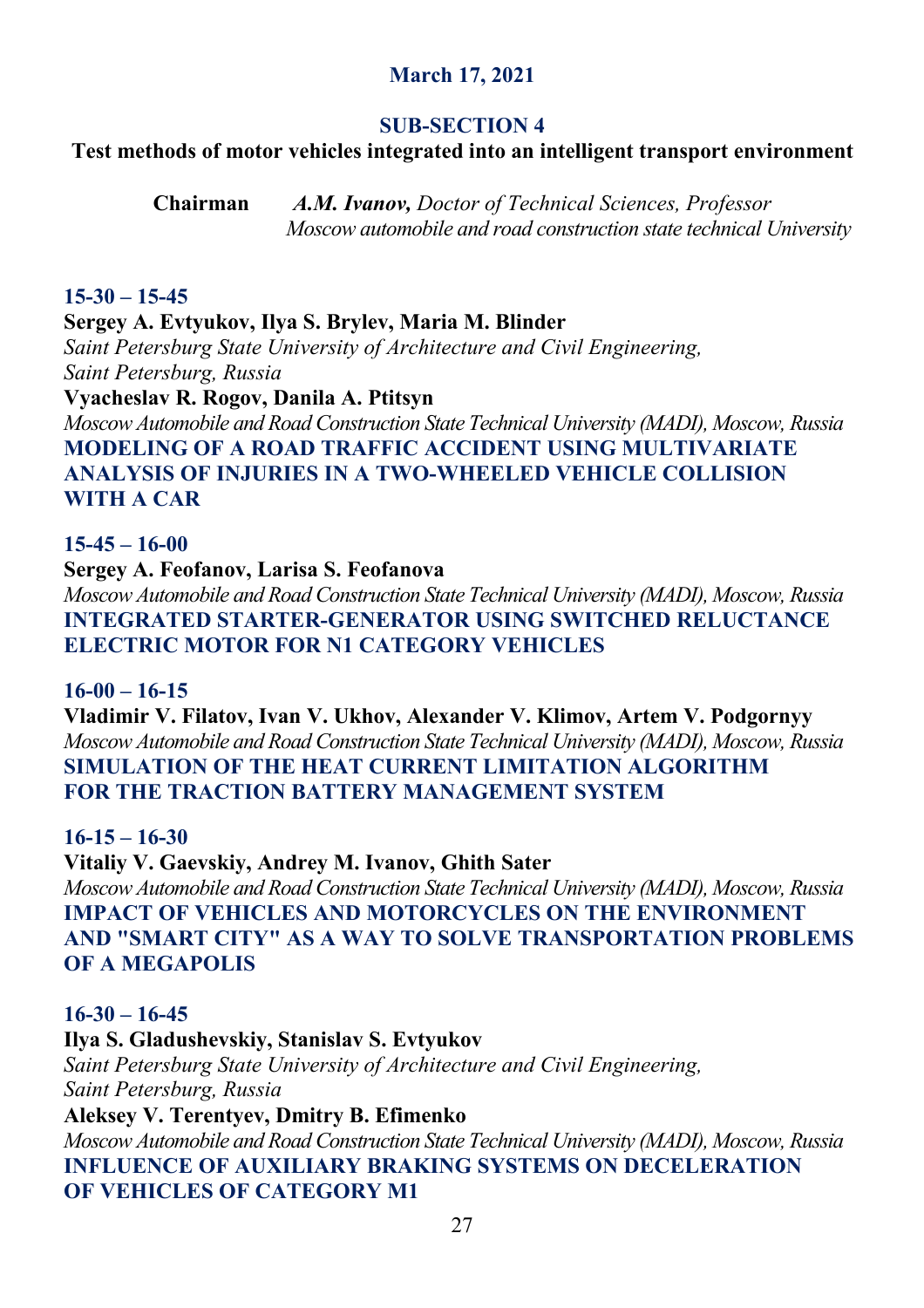#### **16-45 – 17-00 Maria Yu. Karelina**  *Moscow Automobile and Road Construction State Technical University (MADI), Moscow, Russia*  **Otari N. Didmanidze**  *Russian State Agrarian University – Moscow Timiryazev Agricultural Academy, Moscow, Russia*  **Vyacheslav A. Rakov**  *Vologda State University, Vologda, Russia*  **METHODOLOGICAL APPROACHES TO ESTIMATION OF THE BRAKING ENERGY RECOVERY PROPERTIES**

**17-00 – 17-15 Sergey R. Kristalniy, Vitaliy V. Gaevskiy, Nikolay V. Popov, Aleksey N. Andreev, Maksim A. Toporkov**  *Moscow Automobile and Road Construction State Technical University (MADI), Moscow, Russia*  **EXPERIENCE OF USING A MOVING PEDESTRIAN MODEL IN TESTS OF AUTOMATIC EMERGENCY BRAKING SYSTEM** 

**17-15 – 17-30 Sergey S. Shadrin, Andrey M. Ivanov**  *Moscow Automobile and Road Construction State Technical University (MADI), Moscow, Russia*  **TESTING PROCEDURES AND CERTIFICATION OF HIGHLY AUTOMATED AND AUTONOMOUS ROAD VEHICLES** 

**17-30 – 17-45 Kirill M. Sidorov, Aleksandr G. Grishchenko, Boris N. Sidorov, Vladimir I. Stroganov**  *Moscow Automobile and Road Construction State Technical University (MADI), Moscow, Russia*  **ELECTRIC PROPULSION SYSTEM SIMULATION AS BASIS FOR THE ELECTRIC VEHICLE DIGITAL TWIN DEVELOPMENT** 

**17-45 – 18-00 Boris S. Subbotin**  *Moscow Automobile and Road Construction State Technical University (MADI), Moscow, Russia*  **K.S. Lukin,** *Vologda State University, Vologda, Russia*  **Alexey A. Solntsev, Vladimir S. Ershov, Alexey A. Akulov**  *Moscow Automobile and Road Construction State Technical University (MADI), Moscow, Russia*  **MODELING METHODS COMPARISON OF URBAN PUBLIC TRANSPORT MOVEMENT FOR ITS**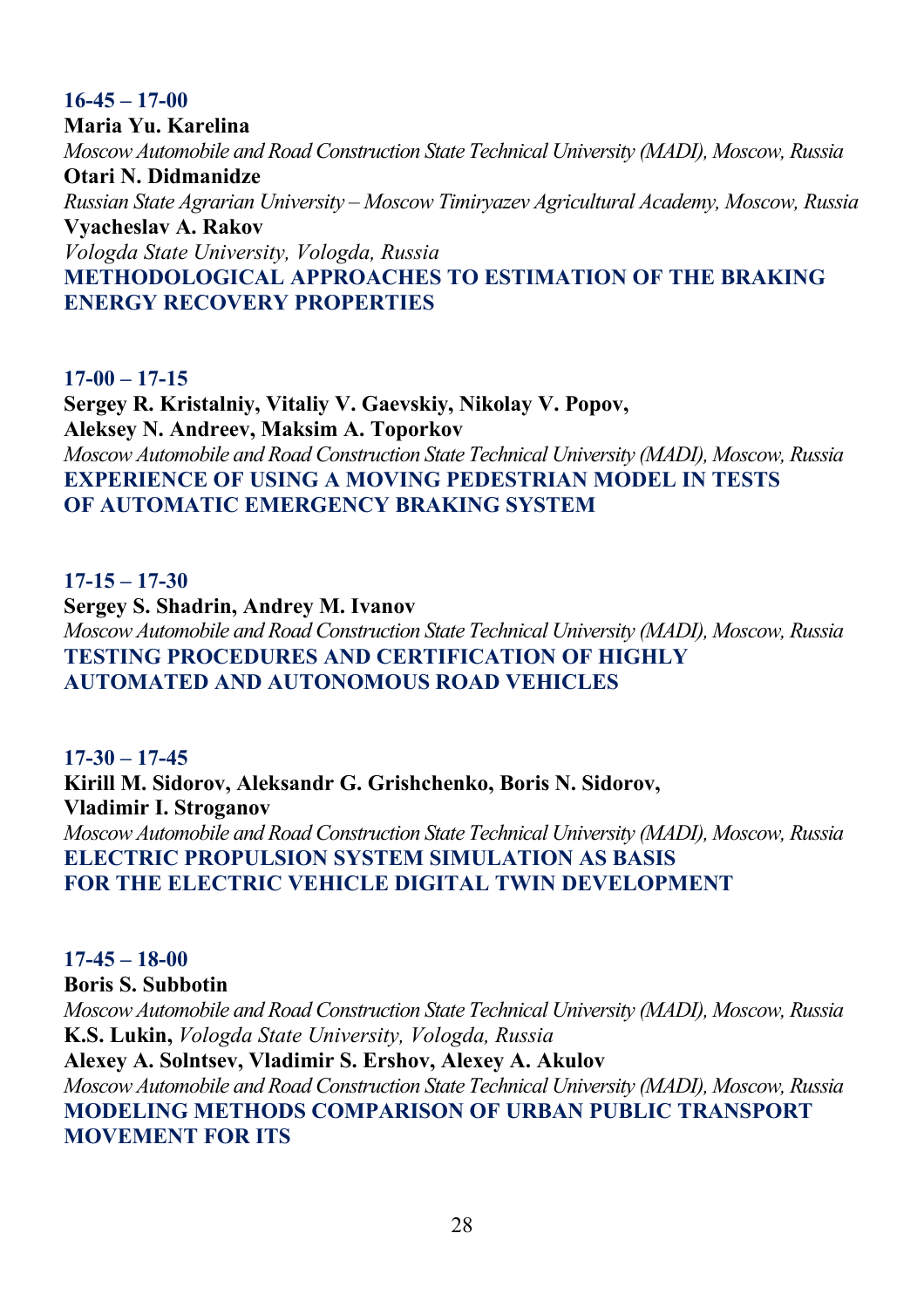# **March 16, 2021**

#### **SECTION 6.**

#### **Digital signal processing in on-board radio systems**

**SECTION CHAIRMEN: Yury V. Kuznetsov,** *IEEE Senior Member, Doctor of Sciences (Engineering), Professor of Moscow Aviation Institute (National Research University), Moscow, Russia*

> **Vladimir V. Kirdyashkin,** *Ph.D, Director of Institute "Radio electronics, infocommunications and information security" of Moscow Aviation Institute (National Research University), Moscow, Russia*

 **Timofey Shevgunov,** *IEEE Senior Member, Ph.D, Moscow Aviation Institute (National Research University), Moscow, Russia Chair of MTT/ED/AES Chapter Moscow, Russia* 

# **FIRST PART OF SECTION 6**

**11-00 – 11-15 Valentin A. Abramov, Oleg B. Popov, Tatyana V. Chernysheva, Vladimir G. Taktakishvili,** *IEEE Member,* **Alexey A. Ovchinnikov**  *Moscow Technical University of Communications and Informatics, Moscow, Russia* **ON-BOARD TRANSMISSION QUALITY ASSESSMENT USING SHORT AUDIO SIGNAL** 

**11-15 – 11-30 Vadim V. Afanasiev, Sergey S. Loginov**  *Kazan National Research Technical University- KAI, Kazan, Russia*  **DIAGNOSTICS OF CONTROLLED DISCRETE-NONLINEAR DMITRIEV-KISLOV SYSTEM BY FRACTIONAL POWER SPECTRA** 

**11-30 – 11-45 Victoriya N. Aldohina, Victor D. Liferenko, Dmitriy S. Fedorenko, Konstantin E. Legkov**  *Military Space Academy named after A.F.Mozhaisky, St. Petersburg, Russia*  **METHODOLOGY FOR CREATING A REFERENCE REFLECTION SPECTRA DATABASE FOR SPACE OBJECTS MONITORING**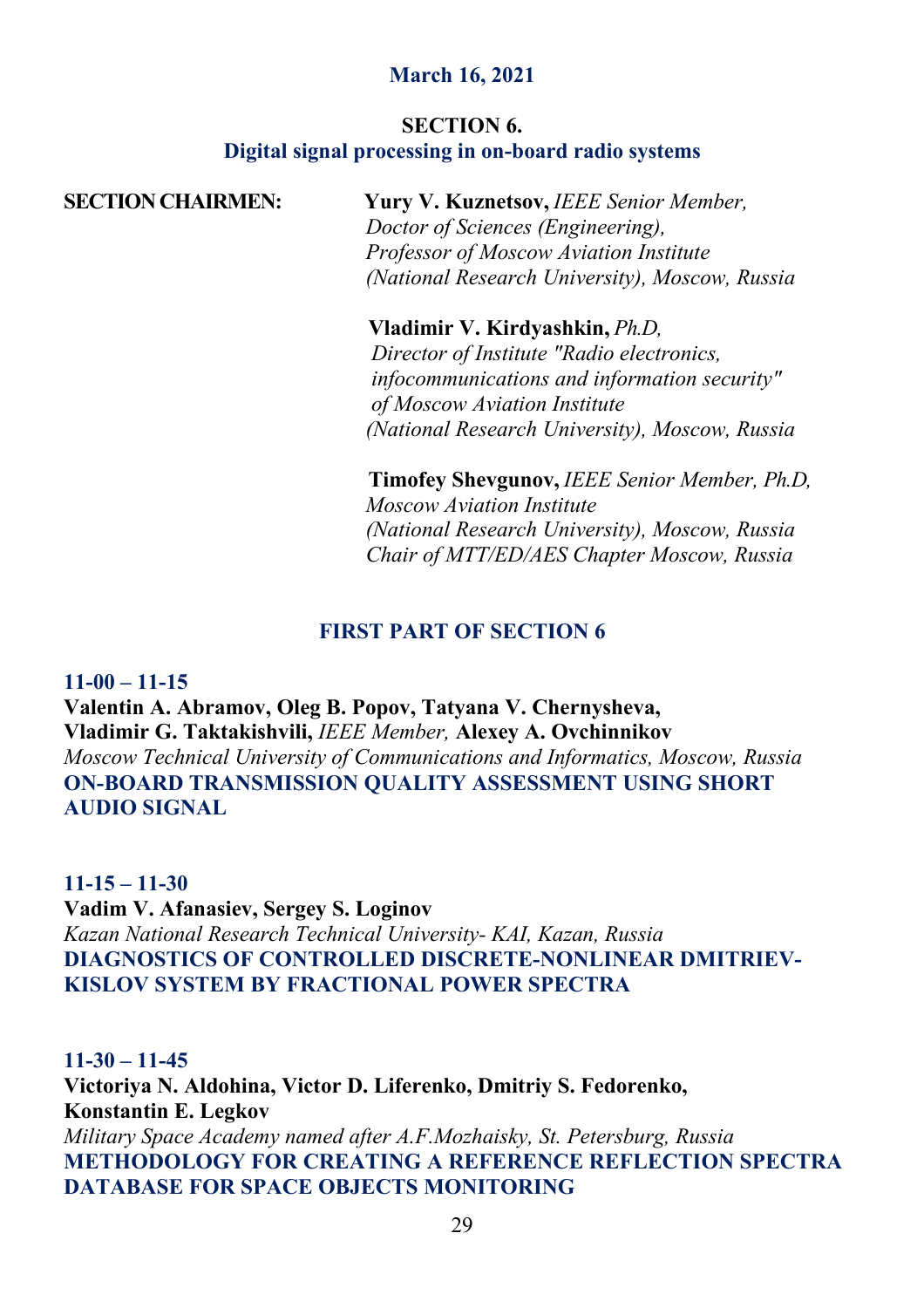**11-45 – 12-00 Timofey Shevgunov**  *Moscow Aviation Institute (National Research University), Moscow, Russia*  **Antonio Napolitano**  *University of Napoli "Parthenope", Napoli, Italy*  **FRACTION-OF-TIME DENSITY ESTIMATION BASED ON LINEAR INTERPOLATION OF TIME SERIES** 

**12-00 – 12-15 Nikita A. Andriyanov**  *Financial University under the Government of the Russian Federation, Moscow, Russia*  **THE APPLICATION OF CORRELATION ANALYSIS IN RECOGNIZING VOICE MESSAGES IN CIVIL AVIATION** 

**12-15 – 12-30 Vladimir M. Artyushenko**  *Technological University, Korolev, Russia*  **Vladimir I. Volovach,** *IEEE Member Volga Region State University of Service, Togliatty, Russia*  **MODELING THE ALGORITHM OF CUMULATIVE SUMS IN THE APPLIED PROBLEMS OF DETECTING THE SIGNALS WITH RANDOM TIME OF OCCURRENCE IN NON-GAUSSIAN NOISE** 

**12-30 – 12-45 Mikhail G. Bakulin, Taoufik Ben Rejeb, Vitaly B. Kreyndelin, Aleksei E. Smirnov**  *Moscow Technical University of Communications and Informatics, Moscow, Russia*  **COMBINED PRECODING TEHCNIQUE WITH ANTENNA SELECTION FOR MASSIVE MU-MIMO SYSTEMS** 

**12-45 – 13-00 Fedor V. Balykleisky, Alexander N. Kharlamov**  *Moscow Aviation Institute, Moscow, Russia*  **SOFTWARE AND HARDWARE FOR CARRYING OUT RESEARCH WORK WITH AN ULTRA-SHORT PULSE PROBING SIGNAL** 

**13-00 – 13-15 Danil N. Bezumnov, Vyacheslav I. Voronov**  *Moscow Technical University of Communications and Informatics, Moscow, Russia*  **DEVELOPMENT OF THE RESEARCH STAND FOR EXPLORATION OF MODELS AND ALGORITHMS FOR GROUP CONTROL OF GROUND-BASED MOBILE ROBOTS**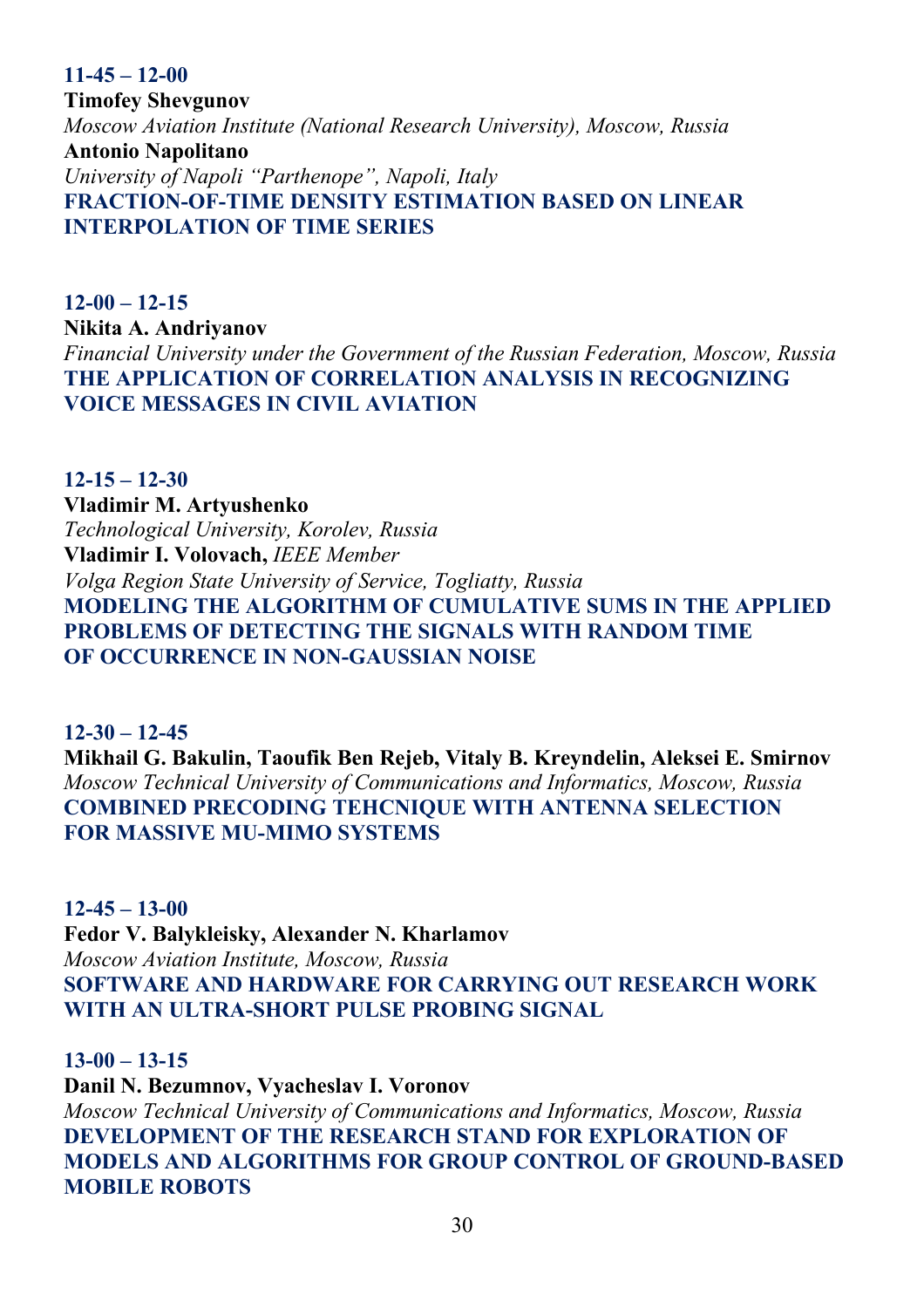**13-15 – 13-30 Vyacheslav V. Borodin, Alexander M. Petrakov, Vyacheslav A. Shevtsov**  *Moscow Aviation Institute (National Research University), Moscow, Russia*  **ENERGY-EFFICIENT ROUTING IN COMMUNICATION NETWORKS** 

**13-30 – 13-45 Alexander S. Gribanov, Denis A. Okhotnikov, Kirill Yu. Bulanov**  *Moscow Aviation Institute (National Research University), Moscow, Russia*  **DIGITAL PROCESSING OF RADAR SIGNALS IN THE AUTOMATIC HELICOPTER LANDING SYSTEM ON A MOVING PLATFORM** 

**13-45 – 14-00 Irena V. Chernova**  *Moscow Technical University of Communications and Informatics, Moscow, Russia* **FEATURES OF THE DATA MODELING METHOD OF THE COMPOSITE FILTER ALGORITHM** 

**14-00 – 15-00 Coffee break**

# **SECOND PART OF SECTION 6**

**15-00 – 15-15 G. A. Alekseev, V. E. Martirosov**  *Moscow Aviation Institute (National Research University), Moscow, Russia*  **DYNAMIC CHARACTERISTICS OF THE BPSK-GLSS DEMODULATOR** 

**15-15 – 15-30 Vladimir E. Martirosov, G. A. Alekseev**  *Moscow Aviation Institute (National Research University), Moscow, Russia*  **INVESTIGATION OF THE QPSK-GLSS DEMODULATOR USING PHASE SPACE METHOD**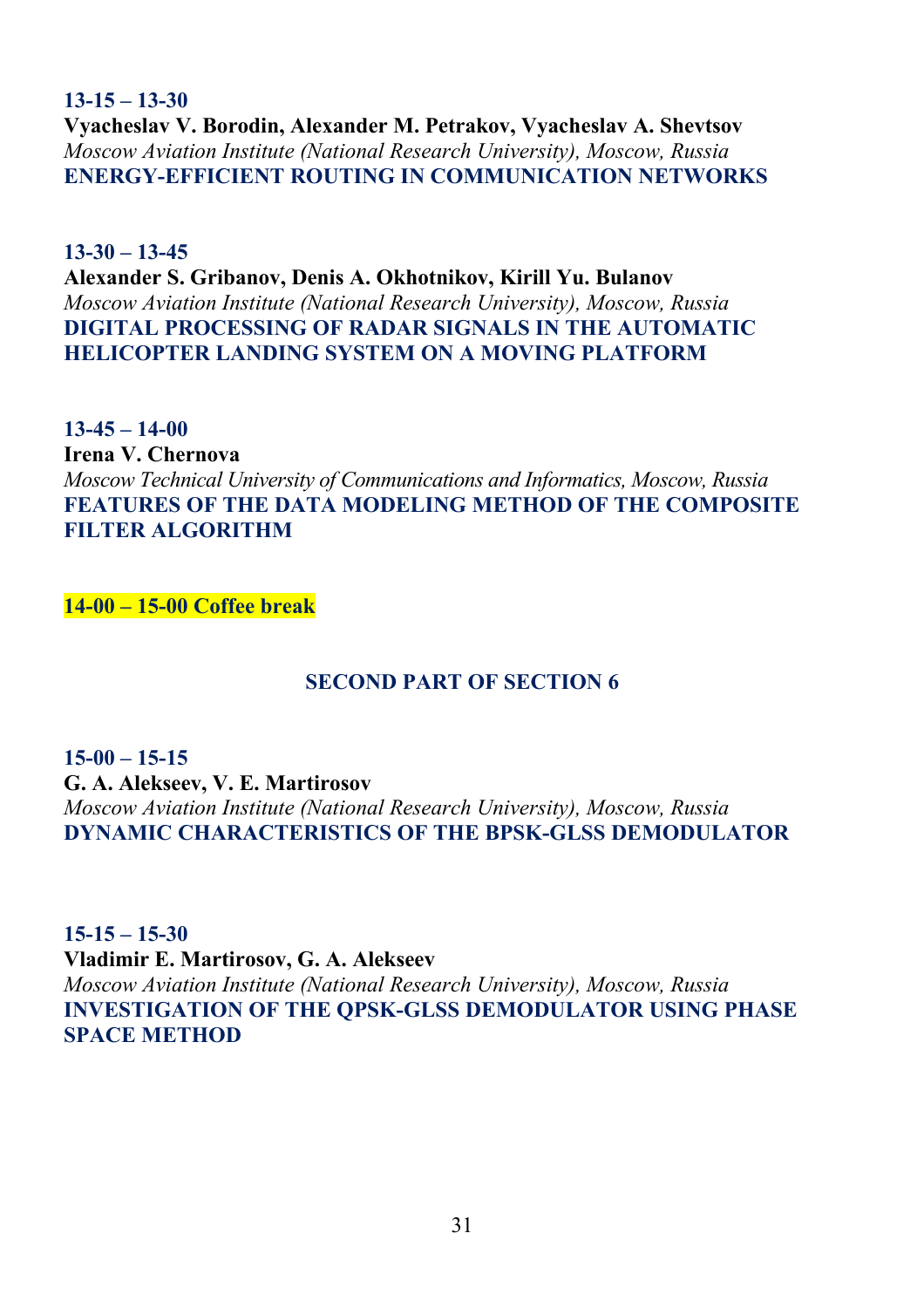# **15-30 – 15-45 Rashid R. Fayzullin,** *IEEE Member***, Ilya M. Lerner,** *IEEE Member***, Vlad. L. Odintsov,** *IEEE Member***,**  *Kazan National Research Technical University n.a. A.N. Tupolev – KAI (KNRTU-KAI), Kazan, Russia*  **Vladimir I. Il'in**  *Kazan Federal University, Kazan, Russia*  **Gulnara A. Garifullina**  *Kazan National Research Technological University, Kazan, Russia*  **PECULIARITIES OF INSTANTANEOUS FREQUENCY AND ENVELOPE OF CFSKN-N-SIGNAL IN THE CHANNEL WITH MEMORY**

**15-45 – 16-00 Pavel E. Golosov**  *The Russian Presidential Academy of National Economy and Public Administration, Moscow, Russia*  **Ivan M. Gostev**  *The Institute for Information Transmission Problems, Moscow, Russia* 

**ABOUT ONE CLOUD COMPUTING SIMULATION MODEL** 

**16-00 – 16-15 Alexander Yu. Grinev**  *Moscow Aviation Institute (National Research University), Moscow, Russia*  **Alexey A. Izmaylov**  *PJSC «NPO «Almaz» named after academician A.A. Raspletin, Moscow, Russia*  **DUAL-BAND ANTENNA SYSTEM BASED ON A METASTRUCTURE WITH THE PROPERTY OF AN ARTIFICIAL MAGNETIC CONDUCTOR** 

**16-15 – 16-30 Nikolay Dembitskiy**  *Moscow Aviation Institute (National Research University), Moscow, Russia*  **SPLINE SIGNAL GENERATORS FOR A GIVEN FORM ON CONTINUAL PROCESSORS**

#### **16-30 – 16-45**

**Ekaterina O. Kandaurova, Denis S. Chirov,** *IEEE Member Moscow Technical University of Communications and Informatics, Moscow, Russia*  **IMPLEMENTATION OF AN ALGORITHM FOR INTELLIGENT TUNING OF OPERATING FREQUENCIES FOR COGNITIVE RADIO SYSTEMS**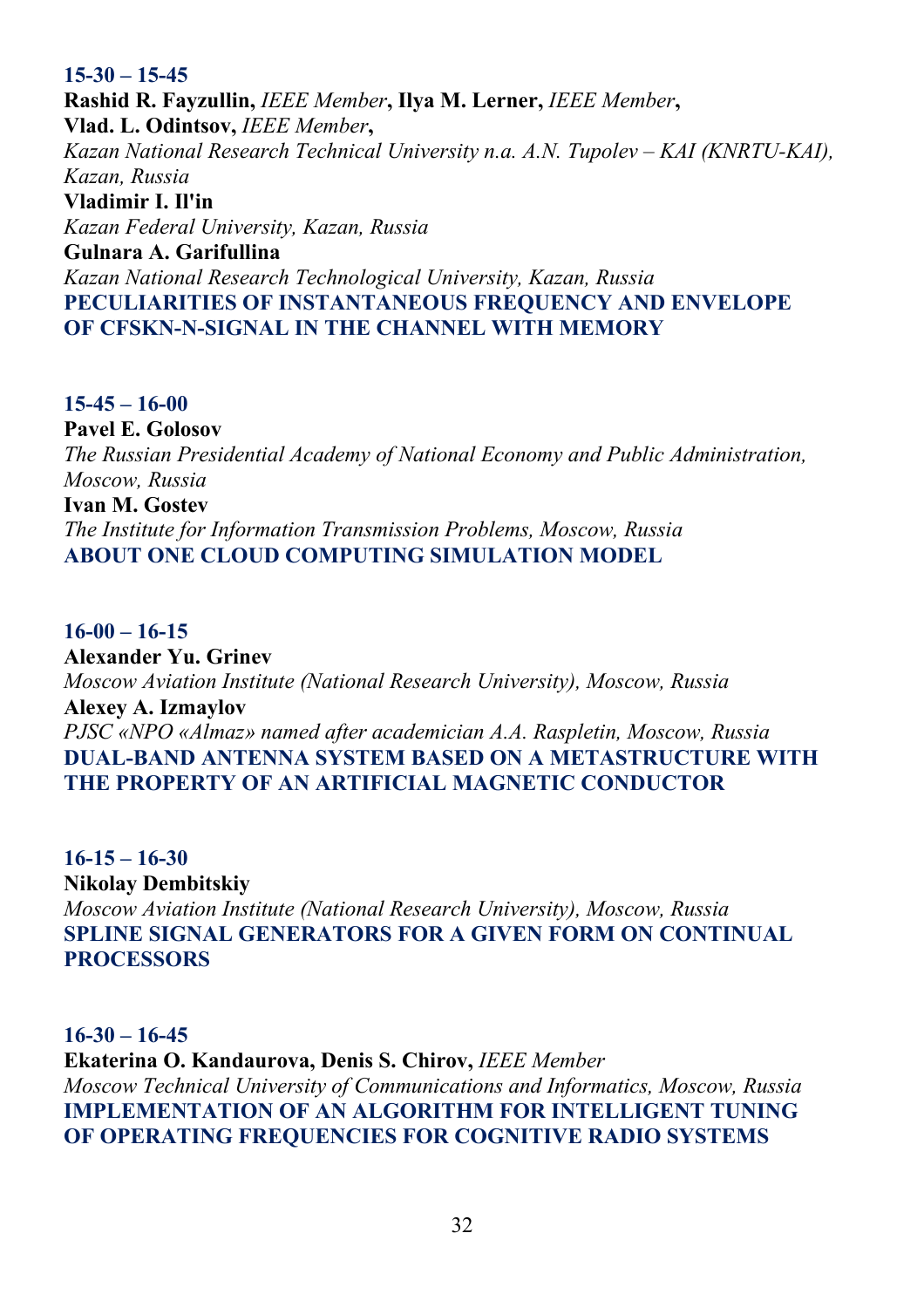**16-45 – 17-00 Vitaly O. Kazachkov, N.A. Soldatenkova**  *Moscow Aviation Institute (National Research University), Moscow, Russia*  **BIT ERROR RATE PERFORMANCE OF POWER DOMAIN NON-ORTHOGONAL MULTIPLE ACCESS SYSTEMS** 

**17-00 – 17-15 G. N. Kazakov, V. A. Shevtsov**  *Moscow Aviation Institute (National Research University), Moscow, Russia*  **SYMBOL SYNCHRONIZERS IN HIGH-SPEED ADAPTIVE RECEIVERS OF OPTICAL AND RADIO FREQUENCY RANGE** 

**17-15 – 17-30 Sergey V. Kulygin, V.O. Kazachkov**  *Moscow Aviation Institute (National Research University), Moscow, Russia*  **MODELING OF NONLINEAR DISTORTIONS IN 5G NR SYSTEMS** 

**17-30 – 17-45 Andrei S. Kuznetsov**  *Moscow Aviation Institute (National Research University), Moscow, Russia*  **THE METHOD OF THE SYNTHESIS OF THE OPTIMAL DESIGN SOLUTION OF RADIO ELECTRONIC SYSTEM** 

**17-45 – 18-00 Ilya M. Lerner, Rashid R. Fayzullin,** *IEEE Member Kazan National Research Technical University n.a. A.N. Tupolev – KAI (KNRTU-KAI), Kazan, Russia*  **Vladimir I. Il'in**  *Kazan Federal University, Kazan, Russia*  **Gulnara A. Garifullina**  *Kazan National Research Technological University, Kazan, Russia*  **TO THE MATTER OF IMPLEMENTATION OF RADIO ENGINEERING DATA TRANSMISSION SYSTEM WITH APSK-N-SIGNAL BASED ON THE THEORY OF RESOLUTION TIME**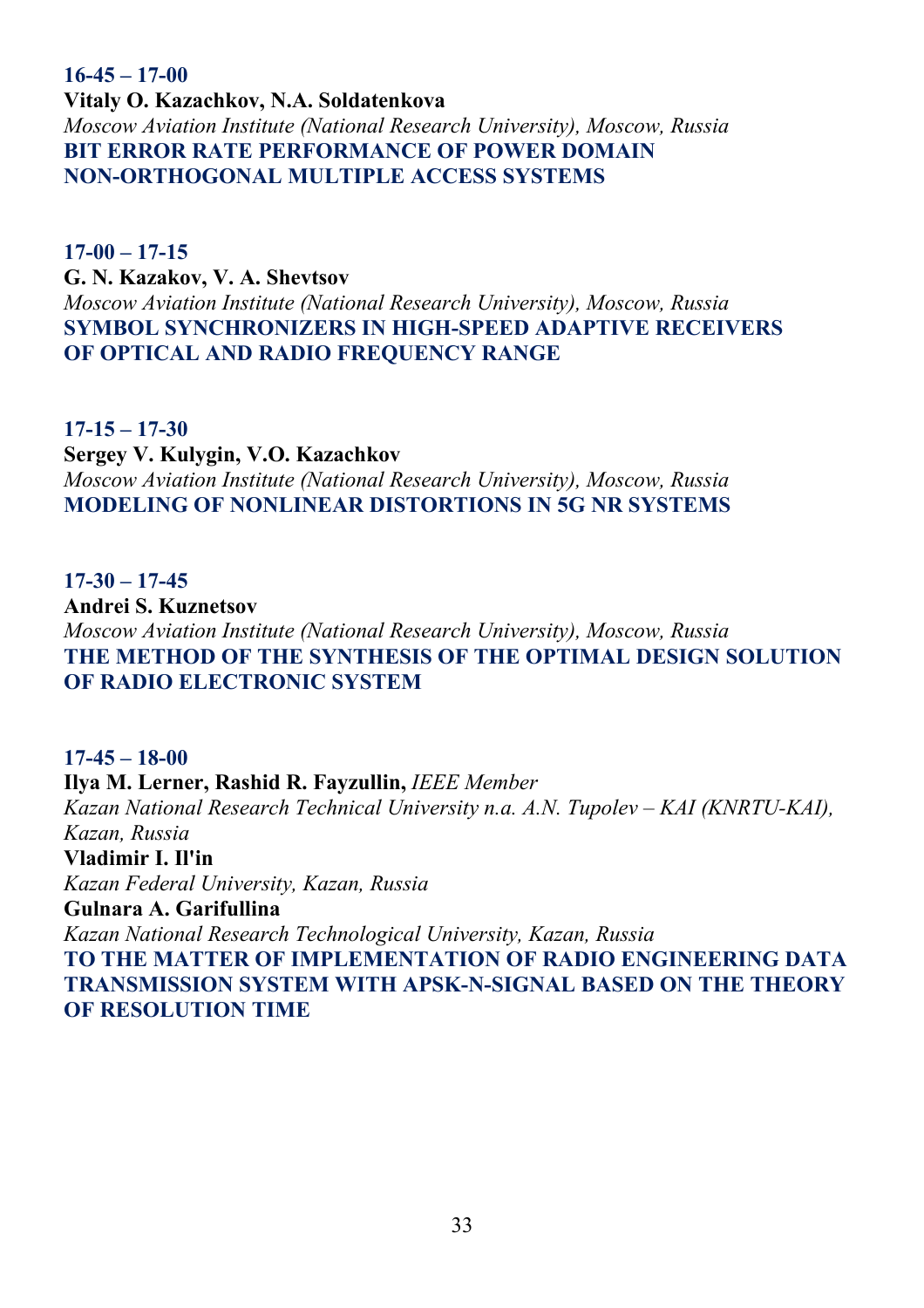# **March 17, 2021**

# **SECTION 6. (***Continuation of work***) Digital signal processing in on-board radio systems**

# **THIRD PART OF SECTION 6**

**10-00 – 10-15 Nikita Yu. Liberovskiy, Vladimir S. Priputin, Denis S. Chirov,** *IEEE Member Moscow Technical University of Communications and Informatics, Moscow, Russia* **EVALUATION OF THE EFFICIENCY OF BLIND SIGNAL SEPARATION IN THE PROBLEM OF DETECTING BPSK SIGNALS** 

**10-15 – 10-30 V. D. Liferenko**  *JSC «SUPERTEL», Saint Petersburg, Russia*  **K. E. Legkov, D. A. Gural**  *MSA named after A. F. Mozhaisky, Saint Petersburg, Russia*  **ORGANIZATION OF EFFECTIVE FUNCTIONING OF THE INFORMATION SUBSYSTEM OF A NETWORK OF DISTRIBUTED HETEROGENEOUS INFORMATION AND COMPUTING RESOURCES** 

**10-30 – 10-45 Sergey S. Loginov, Vadim V. Afanasiev**  *University Named after A.N. Tupolev, Kazan, Russia*  **FRACTIONAL POWER SPECTRA IN DIAGNOSTICS OF CONTROLLED ANISHCHENKO-ASTAKHOV SYSTEM** 

**10-45 – 11-00 Mikhail S. Lokhvitskiy**  *Moscow Technical University of Communications and Informatics, Moscow, Russia* **Oleg A. Shorin**  *National Institute Radio and Infocommunication Technology, Moscow, Russia*  **THE REPEATER WITH GLOBAL POSITIONING SYSTEM FOR CELLULAR COMMUNICATION**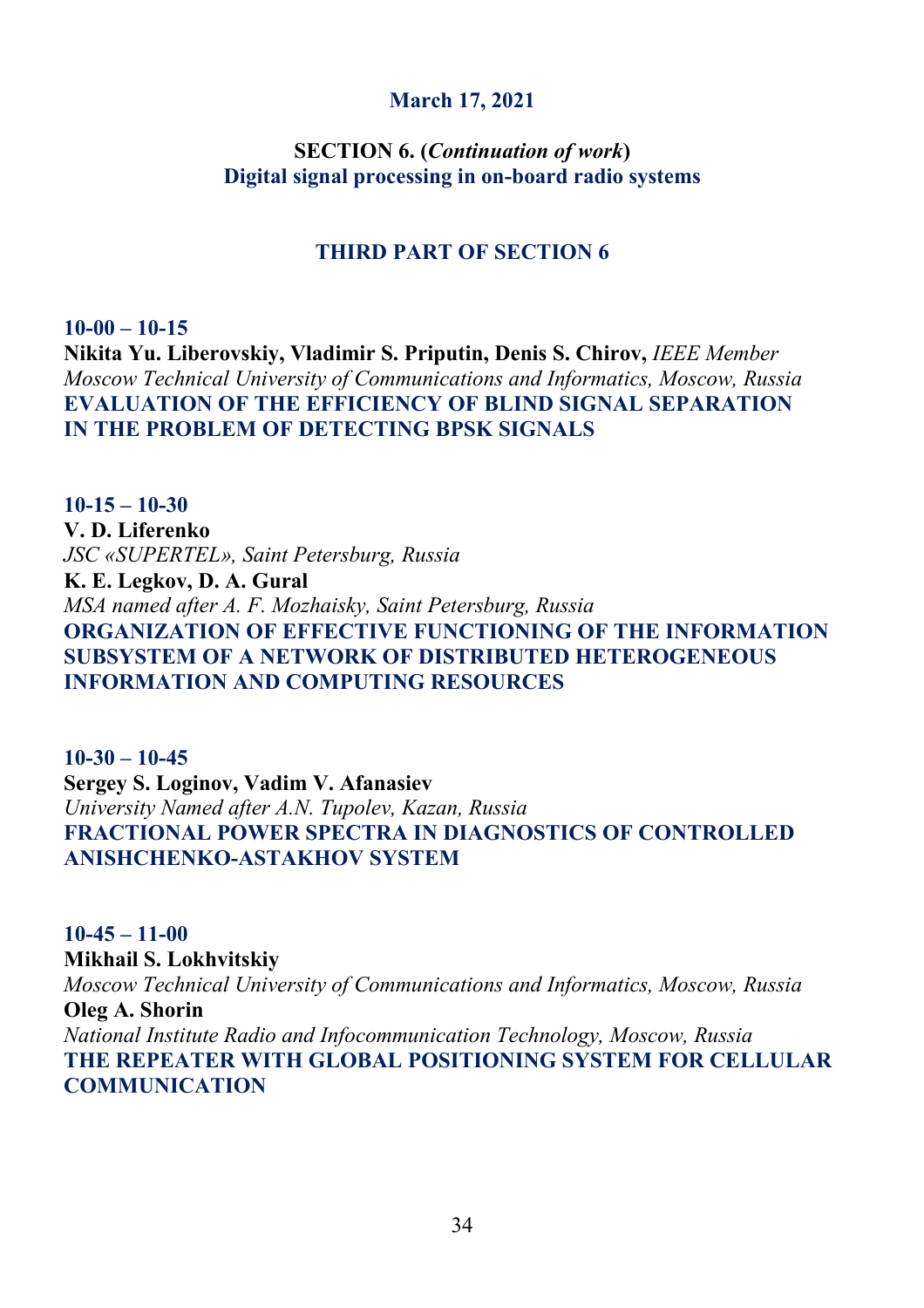# **11-00 – 11-15**

**Evgeny Efimov, Nikolay Neudobnov** 

*Moscow Aviation Institute (National Research University), Moscow, Russia*  **ARTIFICIAL NEURAL NETWORK BASED ANGLE-OF-ARRIVAL ESTIMATOR**

**11-15 – 11-30**

**A.M. Matveev, I.V. Petrov, M.N. Ushkar** 

*Moscow Aviation Institute (National Research University), Moscow, Russian Federation*  **METHOD ОF RECEIVING-TRANSMITTING MODULE TESTABILITY FOR RADAR WITH ACTIVE ELECTRONICALLY SCANNED ANTENNA** 

**11-30 – 11-45**

**V. Y. Mikhaylov, Roman B. Mazepa**  *Moscow Aviation Institute (National Research University), Moscow, Russia*  **SIMULATION OF FAST TRANSFORMATION PROCEDURES IN GALOIS FIELDS TO ESTIMATE EFFICIENCY OF PERSPECTIVE SIGNALS GENERATION AND PROCESSING DEVICES** 

# **11-40 – 12-00**

**Anastasia I. Mozhaeva,** *IEEE Member The University of Waikato, Hamilton, New Zealand; Moscow Technical University of Communications and Informatics, Moscow, Russia*  **Igor V. Vlasuyk, Alexei M. Potashnikov**  *Moscow Technical University of Communications and Informatics, Moscow, Russia*  **Lee Streeter, Michael Cree**  *The University of Waikato, Hamilton, New Zealand*  **THE METHOD AND DEVICES FOR RESEARCH THE PARAMETERS OF THE HUMAN VISUAL SYSTEM TO VIDEO QUALITY ASSESSMENT** 

**12-00 – 12-15 Vladimir M. Nuzhdin, Andrey E. Ananenkov, Dmitry V. Marin**  *Moscow Aviation Institute (National Research University), Moscow, Russia*  **RADAR OF COMPLEX UAV DETECTION AND NEUTRALIZATION** 

**12-15 – 12-30**

**Denis A. Okhotnikov, Nikolay A. Sharakha, Andrey V. Gerasimov**  *Moscow Aviation Institute (National Research University), Moscow, Russia*  **SYNTHESIS OF THE ANTENNA APERTURE BASED ON SHORT-PULSE SHORT-RANGE RADAR**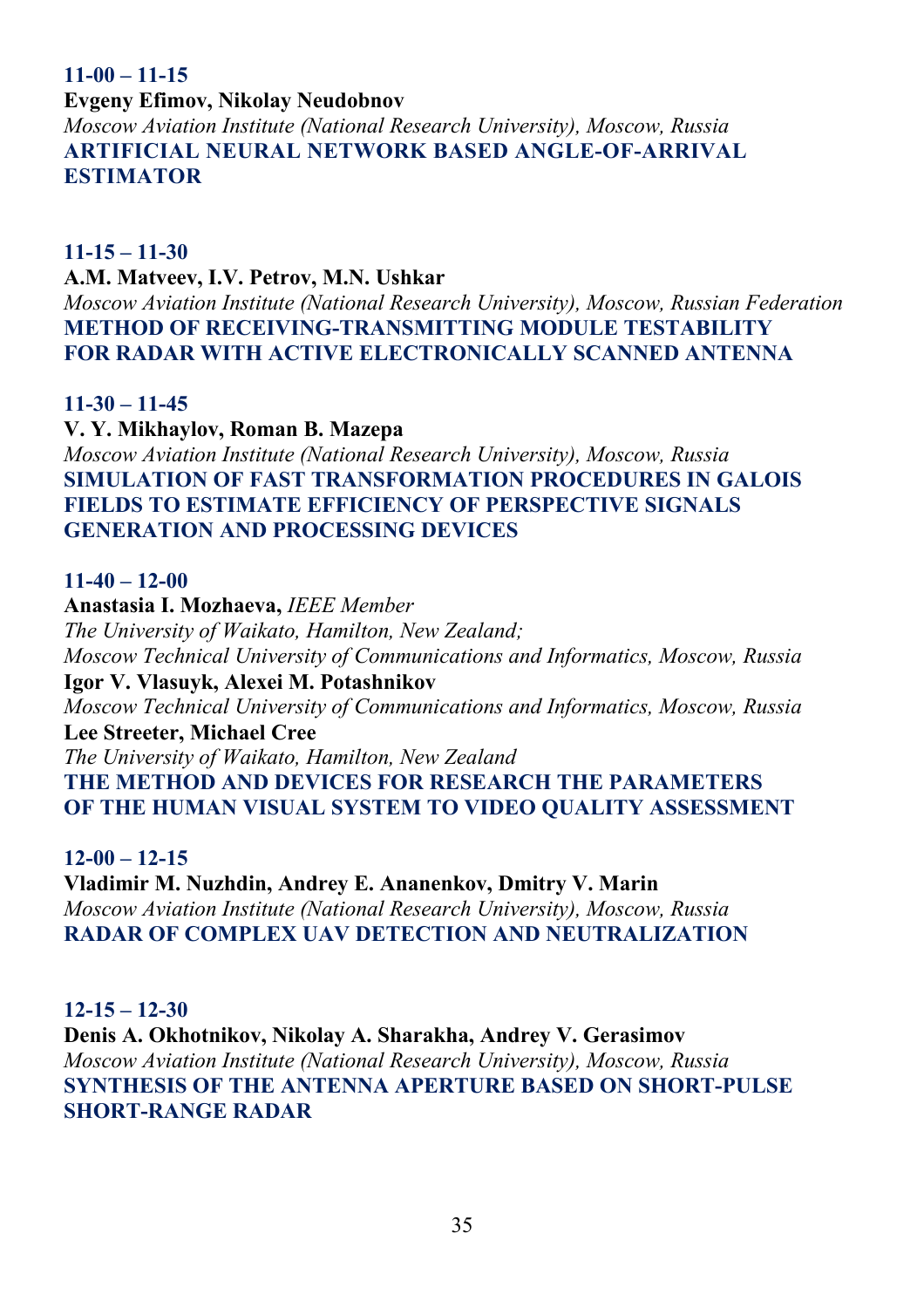**12-30 – 12-45 Valery P. Orlov**  *Moscow aviation institute (National research university), Moscow, Russia*  **THE IMPLEMENTATION OF THE ALGORITHM OF "GLUING" IMAGES** 

**12-45 – 13-00 Alexei M. Potashnikov**  *Moscow Technical University of Communications and Informatics, Moscow, Russia*  **Anastasia Mozhaeva,** *IEEE Member The University of Waikato, Hamilton, New Zealand*; *Moscow Technical University of Communications and Informatics, Moscow, Russia* **Igor V. Vlasuyk, Vladimir D. Fedorov, Andrei V. Balobanov**  *Moscow Technical University of Communications and Informatics, Moscow, Russia*  **THE METHOD OF FORMING A PANORAMA WITH INCREASED RESOLUTION IN THE SPATIAL DIRECTION** 

**13-00 – 14-00 Coffee break**

# **FOURTH PART OF SECTION 6**

**14-00 – 14-15 Anastasiya I. Repneva**  *Moscow Aviation Institute (National Research University), Moscow, Russia*  **THE PRINCIPLE OF UNBUNDLING DURING THERMAL ENGINEERING CALCULATIONS OF ON-BOARD DIGITAL SIGNAL PROCESSING DEVICES** 

**14-15 – 14-30 Oksana Guschina**  *Moscow Aviation Institute (National Research University), Moscow, Russia*  **REFINING TIME DELAY ESTIMATE OF COMPLEX SIGNAL USING POLYNOMIAL INTERPOLATION IN TIME DOMAIN**

**14-30 – 14-45 Oleg A. Shorin**  *Moscow Technical University of Communications and Informatics, Moscow, Russia*  **Alexandr O. Shorin, German O. Bokk**  *OJSC NIRIT-XINWEI Telecom Technology (NXTT), Moscow, Russia*  **CONSTELLATIONS OF DISCRETE MODULATION LAWS THAT HAVE THE MAXIMUM INFORMATION CAPACITY PER SYMBOL UNDER PEAK POWER LIMITATION**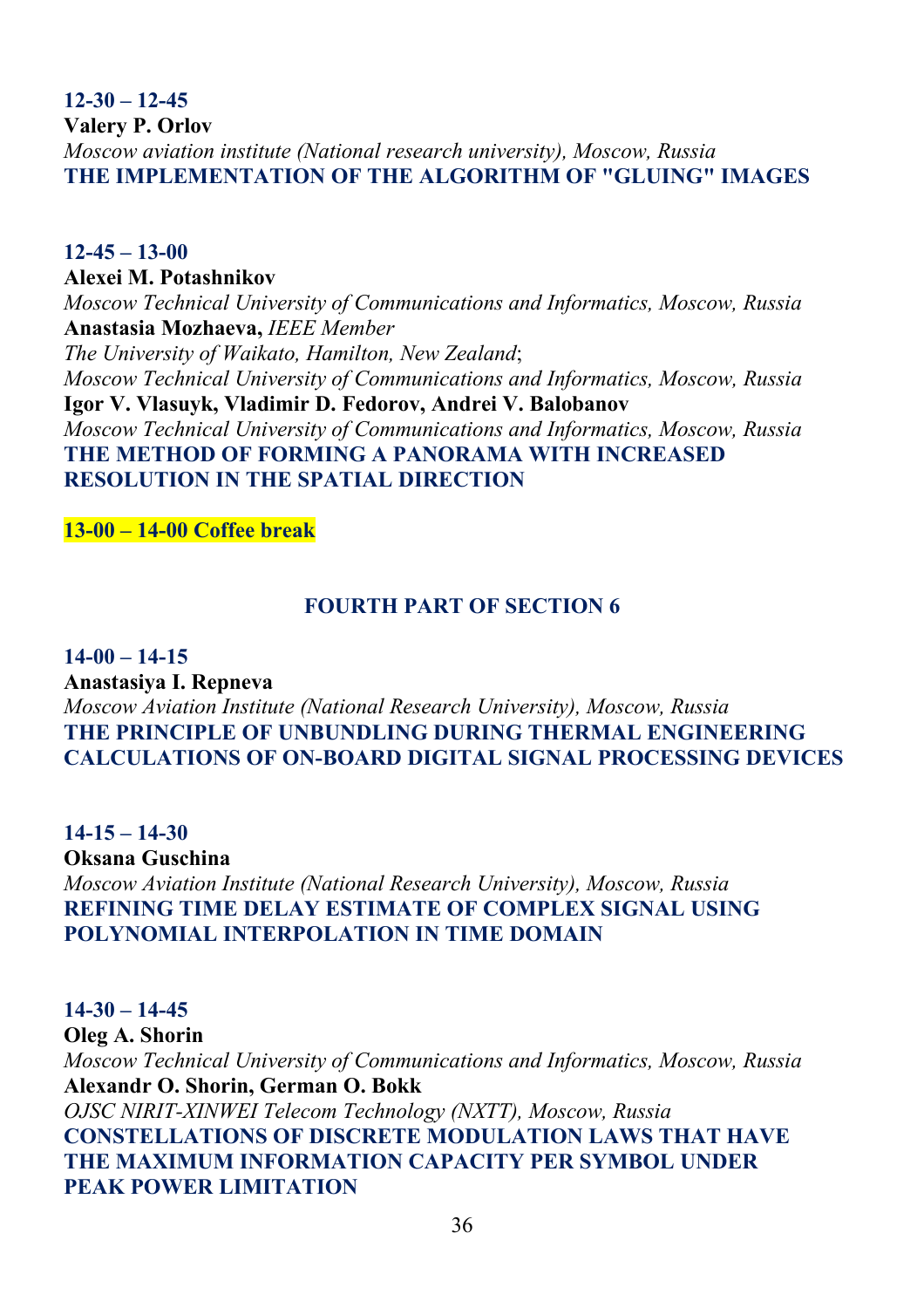#### **14-45 – 15-00**

**Vadim N. Skosyrev**  *Moscow State Technical University named after N.E. Bauman (National Research University), Moscow, Russia*  **Vladimir M. Nuzhdin, Pavel V. Sokolov, Alexander N. Kharlamov** 

*Moscow Aviation Institute (National Research University), Moscow, Russia*  **COMPARISON OF ENERGY METRICS AND LEVELS OF PASSIVE INTERFERENCE FOR UWB RADARS WITH RADIO AND VIDEO PULSE PROBING SIGNALS** 

#### **15-00 – 15-15**

**Konstantin Smirnov, Vasiliy Blinov**  *Scientific Research Institute of System Analysis (SRISA RAS), Moscow, Russia*  **Alexander Nazarov, Alexander Engalychev**  *Moscow Aviation Institute (National Research University), Moscow, Russia*  **METHODS FOR ENSURING FULL TRACEABILITY OF THE PRODUCTION TESTING RESULTS OF THE DIGITAL VLSI** 

#### **15-15 – 15-30**

**Mikhail V. Snastin, Elena M. Dobychina**  *Moscow Aviation Institute (National Research University), Moscow, Russia*  **INVESTIGATION OF STRAY REFLECTIONS IN AN ANECHOIC CHAMBER WITH IMAGING TECHNIQUE** 

#### **15-30 – 15-45**

**Alexey V. Solodkov,** *IEEE Member National Research University of Electronic Technology, Moscow, Russia*  **Vitaliy S. Kuznetsov, Alexey S. Volkov,** *IEEE Member,* **Vladimir G. Soroka**  *National Research University of Electronic Technology, MIET, Moscow, Russia*  **TWO-PHASE DIGITAL SIGNAL MODULATION WITH EFFICIENCY OF 17 BIT PER SAMPLE** 

**15-45 – 16-00 Artem K. Sorokin**  *Ural Federal University, Ekaterinburg, Russia*  **SOME QUESTIONS OF HISTOGRAM APPROXIMATION FOR THE LENGTHENED OBJECTS DETECTION ALGORITHM**